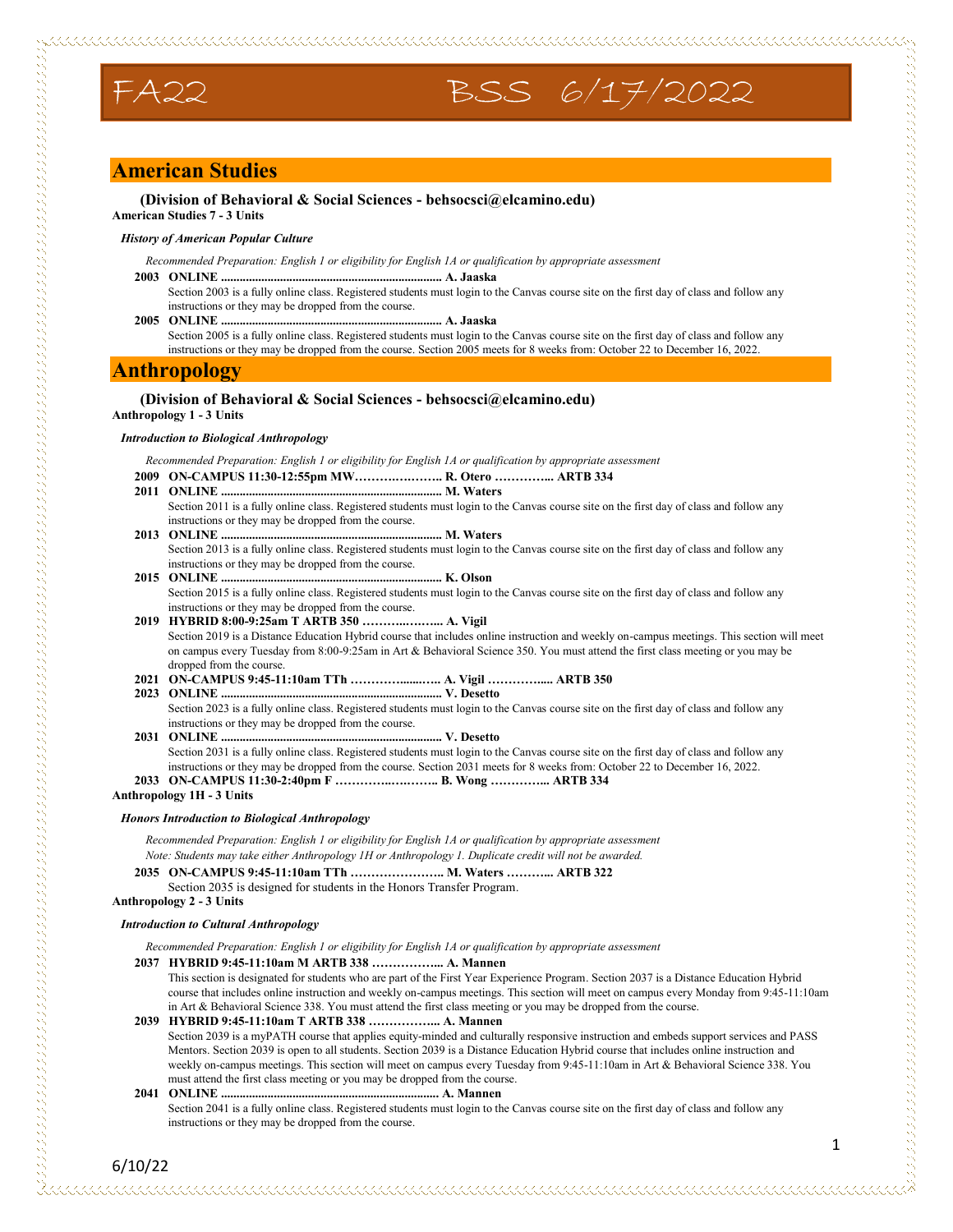#### **2045 HYBRID 9:45-11:10am T ARTB 334 ……………... R. Otero**

Section 2045 is a myPATH course that applies equity-minded and culturally responsive instruction and embeds support services and PASS Mentors. Section 2045 is open to all students. Section 2045 is a Distance Education Hybrid course that includes online instruction and weekly on-campus meetings. This section will meet on campus every Tuesday from 9:45-11:10am in Art & Behavioral Science 334. You must attend the first class meeting or you may be dropped from the course.

#### **2049 ONLINE ...................................................................... R. Otero**

Section 2049 is a fully online class. Registered students must login to the Canvas course site on the first day of class and follow any instructions or they may be dropped from the course.

#### **Anthropology 3 - 3 Units**

#### *Introduction to Archaeology*

*Recommended Preparation: English 1 or eligibility for English 1A or qualification by appropriate assessment*

#### **2057 ONLINE ...................................................................... K. Olson**

Section 2057 is a fully online class. Registered students must login to the Canvas course site on the first day of class and follow any instructions or they may be dropped from the course.

#### **Anthropology 4 - 3 Units**

#### *Language and Culture*

*Recommended Preparation: English 1 or eligibility for English 1A or qualification by appropriate assessment*

#### **2061 ONLINE ...................................................................... M. Waters**

Section 2061 is a fully online class. Registered students must login to the Canvas course site on the first day of class and follow any instructions or they may be dropped from the course.

**2063 ONLINE ...................................................................... M. Waters** Section 2063 is a fully online class. Registered students must login to the Canvas course site on the first day of class and follow any instructions or they may be dropped from the course.

#### **Anthropology 5 - 1 Unit**

#### *Biological Anthropology Laboratory*

*Prerequisite: Anthropology 1 with a minimum grade of C or concurrent enrollment*

- **2065 ONLINE ...................................................................... M. Waters** Section 2065 is a fully online class. Registered students must login to the Canvas course site on the first day of class and follow any instructions or they may be dropped from the course.
- **2067 ONLINE ...................................................................... B. Wong** Section 2067 is a fully online class. Registered students must login to the Canvas course site on the first day of class and follow any instructions or they may be dropped from the course.
- **2071 ON-CAMPUS 2:30-5:40pm T ……………….…….. J. Parikh …………... ARTB 322**
- **2073 ONLINE ...................................................................... J. Parikh**

Section 2073 is a fully online class. Registered students must login to the Canvas course site on the first day of class and follow any instructions or they may be dropped from the course.

- **2075 ON-CAMPUS 9:45-12:55pm W …………….….….. K. White ……….…... ARTB 322**
- **2077 ONLINE ...................................................................... K. White**

**Anthropology 6 - 3 Units**

#### *Native Peoples of North America*

*Recommended Preparation: eligibility for English 1A*

#### **2081 ONLINE ...................................................................... A. Mannen**

Section 2081 is a fully online class. Registered students must login to the Canvas course site on the first day of class and follow any instructions or they may be dropped from the course. Anthropology 6 is only offered in the Fall semester.

#### **Anthropology 7 - 3 Units**

#### *Native Peoples of South America*

*Recommended Preparation: eligibility for English 1A*

#### **2085 ON-CAMPUS 9:45-11:10am MW ………………….. R. Otero …………...ARTB 334**

This section is designated for students who are part of the First Year Experience Program.

**Anthropology 11 - 3 Units**

#### *Anthropology of Religion, Magic and Witchcraft*

*Recommended Preparation: eligibility for English 1A*

#### **2091 HYBRID 9:45-11:10am Th ARTB 338 ………..…... A. Mannen**

Section 2091 is a Distance Education Hybrid course that includes online instruction and weekly on-campus meetings. This section will meet on campus every Thursday from 9:45-11:10am in Art & Behavioral Science 338. You must attend the first class meeting or you may be dropped from the course.

#### **2095 HYBRID 11:30-12:55pm T ARTB 334 ……..……... R. Otero**

Section 2095 is a Distance Education Hybrid course that includes online instruction and weekly on-campus meetings. This section will meet on campus every Tuesday from 11:30-12:55pm in Art & Behavioral Science 334. You must attend the first class meeting or you may be dropped from the course.

6/10/22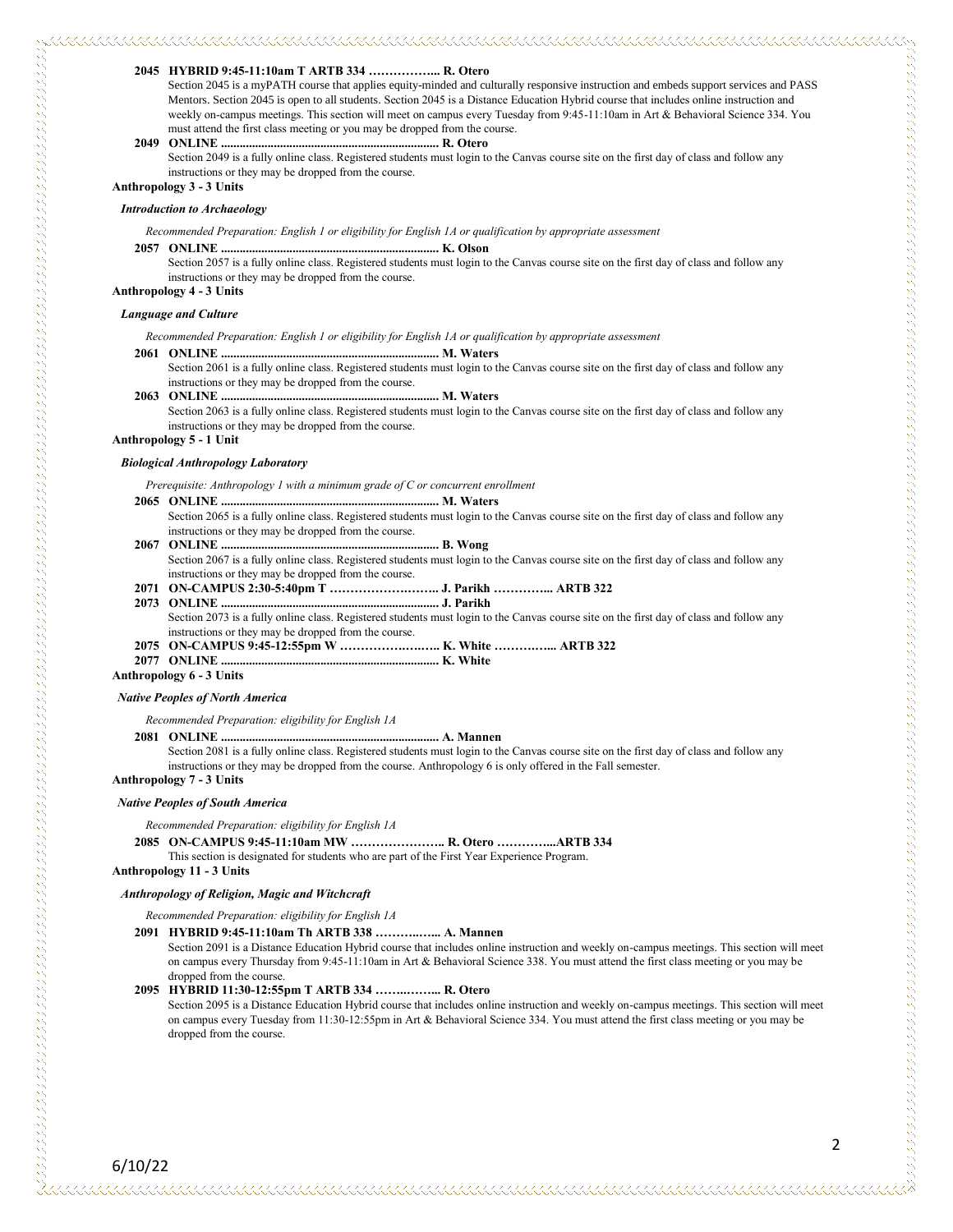## **Art History**

| <b>Art History</b>                                                                                                                                                                                                                                                                                                                                                                                                                                             |
|----------------------------------------------------------------------------------------------------------------------------------------------------------------------------------------------------------------------------------------------------------------------------------------------------------------------------------------------------------------------------------------------------------------------------------------------------------------|
| (Division of Behavioral & Social Sciences - behsocsci@elcamino.edu)<br>Art History 101 - 3 Units                                                                                                                                                                                                                                                                                                                                                               |
| Art and Visual Culture: A Global Perspective                                                                                                                                                                                                                                                                                                                                                                                                                   |
| Recommended Preparation: eligibility for English 1A<br>Note: formerly Art 101                                                                                                                                                                                                                                                                                                                                                                                  |
| 2111 HYBRID 11:30-12:55pm W ARTB 103  L. Alamillo<br>This section is designated for students who are part of the First Year Experience Program. Section 2111 is a Distance Education Hybrid<br>course that includes online instruction and weekly on-campus meetings. This section will meet on campus every Wednesday from 11:30-<br>12:55pm in Art & Behavioral Sciences 103. You must attend the first class meeting or you may be dropped from the course. |
| 2113 HYBRID 9:45-11:10am W ARTB 1  K. Whitney<br>Section 2113 is a Distance Education Hybrid course that includes online instruction and weekly on-campus meetings. This section will meet<br>on campus every Wednesday from 9:45-11:10am in Art & Behavioral Sciences 1. You must attend the first class meeting or you may be<br>dropped from the course.                                                                                                    |
| 2115 HYBRID 11:30-12:55pm W ARTB 1  K. Whitney<br>Section 2115 is a Distance Education Hybrid course that includes online instruction and weekly on-campus meetings. This section will meet<br>on campus every Wednesday from 11:30-12:55pm in Art & Behavioral Sciences 1. You must attend the first class meeting or you may be<br>dropped from the course.                                                                                                  |
|                                                                                                                                                                                                                                                                                                                                                                                                                                                                |
| Section 2117 is a fully online class. Registered students must login to the Canvas course site on the first day of class and follow any                                                                                                                                                                                                                                                                                                                        |
| instructions or they may be dropped from the course.<br>Section 2119 is a fully online class. Registered students must login to the Canvas course site on the first day of class and follow any<br>instructions or they may be dropped from the course.                                                                                                                                                                                                        |
| Section 2121 is a fully online class. Registered students must login to the Canvas course site on the first day of class and follow any<br>instructions or they may be dropped from the course.                                                                                                                                                                                                                                                                |
| Section 2123 is a fully online class. Registered students must login to the Canvas course site on the first day of class and follow any<br>instructions or they may be dropped from the course. Section 2123 meets for 8 weeks from: October 22 to December 16, 2022.                                                                                                                                                                                          |
| Section 2127 is a fully online class. Registered students must login to the Canvas course site on the first day of class and follow any<br>instructions or they may be dropped from the course. Section 2127 meets for 8 weeks from: October 22 to December 16, 2022.                                                                                                                                                                                          |
| Section 2139 is a fully online class. Registered students must login to the Canvas course site on the first day of class and follow any<br>instructions or they may be dropped from the course.                                                                                                                                                                                                                                                                |
| Section 2141 is a fully online class. Registered students must login to the Canvas course site on the first day of class and follow any<br>instructions or they may be dropped from the course.                                                                                                                                                                                                                                                                |
| Art History 102A - 3 Units                                                                                                                                                                                                                                                                                                                                                                                                                                     |
| History of Western Art - Prehistoric to Gothic                                                                                                                                                                                                                                                                                                                                                                                                                 |
| Recommended Preparation: eligibility for English 1A<br>Note: formerly Art 102A                                                                                                                                                                                                                                                                                                                                                                                 |
| 2151 ON-CAMPUS 11:30-12:55pm TTh  L. Alamillo  ARTB 103<br>Section 2151 is a myPATH course that applies equity-minded and culturally responsive instruction and embeds support services and PASS<br>Mentors. Section 2151 is open to all students.                                                                                                                                                                                                             |
| Section 2153 is a myPATH course that applies equity-minded and culturally responsive instruction and embeds support services and<br>PASS Mentors. Section 2153 is open to all students. Section 2153 is a fully online class. Registered students must login to the Canvas                                                                                                                                                                                     |
| course site on the first day of class and follow any instructions or they may be dropped from the course.<br>Section 2155 is a myPATH course that applies equity-minded and culturally responsive instruction and embeds support services and<br>PASS Mentors. Section 2155 is open to all students. Section 2155 is a fully online class. Registered students must login to the Canvas                                                                        |
| course site on the first day of class and follow any instructions or they may be dropped from the course.<br>Section 2157 is a myPATH course that applies equity-minded and culturally responsive instruction and embeds support services and                                                                                                                                                                                                                  |
| PASS Mentors. Section 2157 is open to all students. Section 2157 is a fully online class. Registered students must login to the Canvas<br>course site on the first day of class and follow any instructions or they may be dropped from the course.<br>Section 2159 is a fully online class. Registered students must login to the Canvas course site on the first day of class and follow any                                                                 |
| instructions or they may be dropped from the course. Section 2159 meets for 8 weeks from: October 22 to December 16, 2022.<br>Art History102B - 3 Units                                                                                                                                                                                                                                                                                                        |

## *History of Western Art - Proto Renaissance to 19th Century*

*Recommended Preparation: English 1 or eligibility for English 1A or qualification by appropriate assessment Note: formerly Art 102B*

**2161 HYBRID 9:45-11:10am T ARTB 1 ……….…..…... K. Whitney**

6/10/22

s conservation de conservation de la conservation de la conservation de la conservació de la conservació de la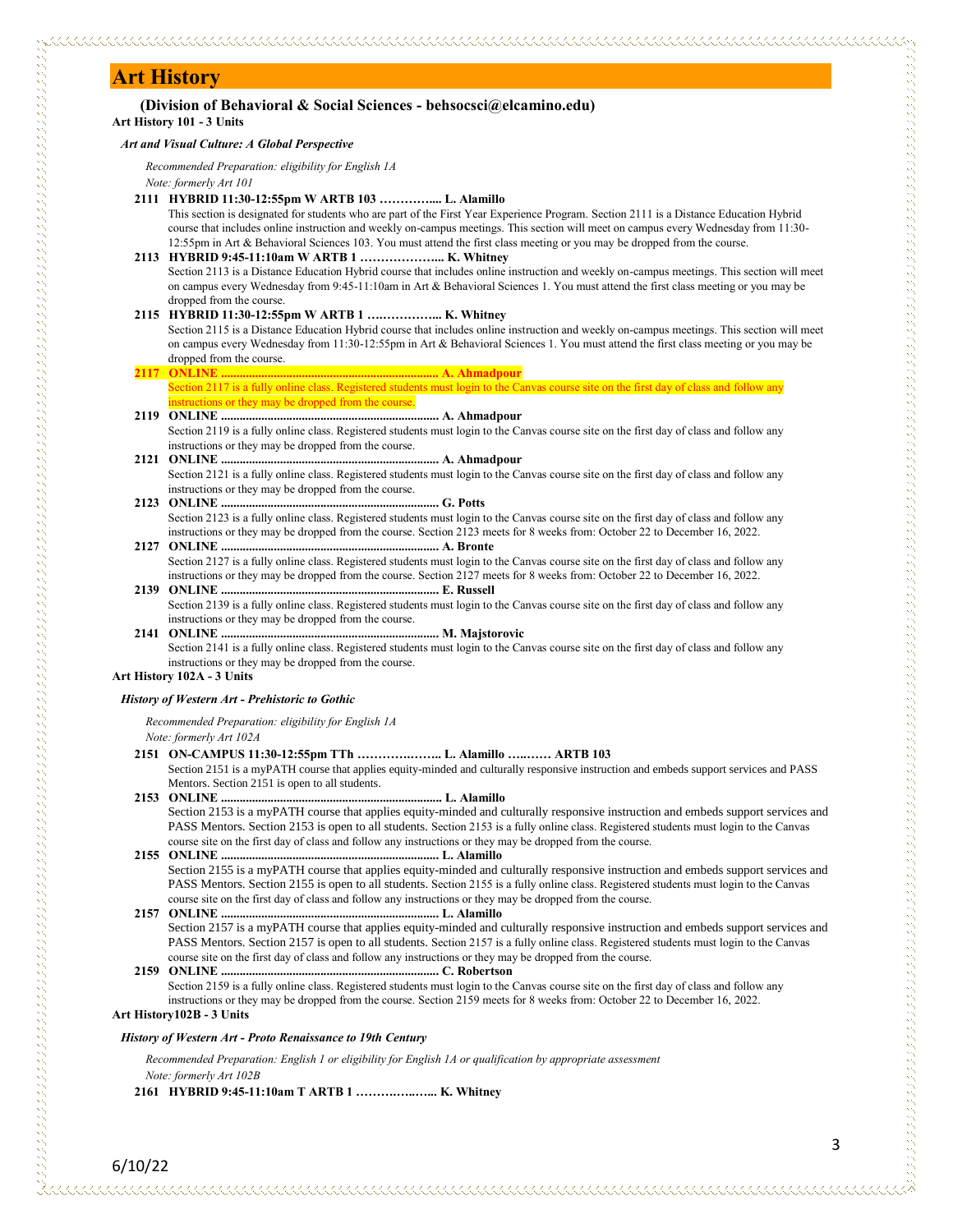Section 2161 is a Distance Education Hybrid course that includes online instruction and weekly on-campus meetings. This section will meet on campus every Tuesday from 9:45-11:10am in Art & Behavioral Sciences 1. You must attend the first class meeting or you may be dropped from the course.

#### **2163 HYBRID 11:30-12:55pm T ARTB 1 …………..…... K. Whitney**

Section 2163 is a Distance Education Hybrid course that includes online instruction and weekly on-campus meetings. This section will meet on campus every Tuesday from 11:30-12:55pm in Art & Behavioral Sciences 1. You must attend the first class meeting or you may be dropped from the course.

## **Art History 102C - 3 Units**

#### *History of Western Art - 19th Century to Contemporary Times*

*Recommended Preparation: eligibility for English 1A*

*Note: formerly Art 102C*

#### **2165 HYBRID 9:45-11:10am M ARTB 106 ……………... A. Ahmadpour**

Section 2165 is a Distance Education Hybrid course that includes online instruction and weekly on-campus meetings. This section will meet on campus every Monday from 9:45-11:10am in Art & Behavioral Sciences 106. You must attend the first class meeting or you may be dropped from the course.

**Art History 205A - 3 Units**

#### *History of Asian Art – India and Southeast Asia*

*Recommended Preparation: eligibility for English 1A*

*Note: formerly Art 205A*

#### **2167 ONLINE ...................................................................... J. Wolfgram**

Section 2167 is a fully online class. Registered students must login to the Canvas course site on the first day of class and follow any instructions or they may be dropped from the course. Section 2167 meets for 8 weeks from: October 22 to December 16, 2022. Art History 205A is only offered in the Fall semester.

#### **Art History 207 - 3 Units**

#### *Art History of Mexico and Central and South America*

*Recommended Preparation: eligibility for English 1A Note: formerly Art 207*

**2169 ON-CAMPUS 9:45-11:10am TTh ………….….,….. A. Ahmadpour …..…… LIB 166**

## **Art History 208H - 3 Units**

#### *Honors History of American Art*

*Recommended Preparation: English 1 or eligibility for English 1A or qualification by appropriate assessment Note: Students may take either Art History 208H or Art History 208. Duplicate credit will not be awarded.*

#### **2171 HYBRID 1:15-2:40pm W ARTB 1 ………………... K. Whitney**

Section 2171 is designed for students in the Honors Transfer Program. Section 2171 is a Distance Education Hybrid course that includes online instruction and weekly on-campus meetings. This section will meet on campus every Wednesday from 1:15-2:40pm in Art & Behavioral Sciences 1. You must attend the first class meeting or you may be dropped from the course.

## **Art History 209 - 3 Units**

#### *History of African Art*

*Recommended Preparation: eligibility for English 1A*

#### *Note: formerly Art 209*

#### **2173 ONLINE ...................................................................... W. Meyer**

Section 2173 is a fully online class. Registered students must login to the Canvas course site on the first day of class and follow any instructions or they may be dropped from the course.

## **Childhood Education**

#### **(Division of Behavioral & Social Sciences - behsocsci@elcamino.edu)**

## **Child Development 103 - 3 Units**

#### *Child Growth and Development*

*Recommended Preparation: eligibility for English 1A*

**2181 HYBRID 4:15-5:40pm Th ARTB 317 ……………...C. Cervantes**

Section 2181 is a Distance Education Hybrid course that includes online instruction and weekly on-campus meetings. This section will meet on campus every Thursday from 4:15-5:40pm in Art & Behavioral Sciences 317. You must attend the first class meeting or you may be d from the cours

- **2185 ON-CAMPUS 1:15-4:25pm W ……………….…….. Staff ......................... ARTB 311**
- **2187 ONLINE ....................................................................... M. Marano** Section 2187 is a fully online class. Registered students must login to the Canvas course site on the first day of class and follow any structions or they may be dropped from the course.

**2189 ONLINE ....................................................................... M. Simon** Section 2189 is a fully online class. Registered students must login to the Canvas course site on the first day of class and follow any instructions or they may be dropped from the course. Section 2189 meets for 8 weeks from: October 22 to December 16, 2022.

**2191 LIVE ONLINE (MW 4:45-6:10pm) ……………...... Y. Lopez-Arellano** Section 2191 is designed for students in the Childhood Development Pathway Program. Section 2191 is a live online class that includes required Zoom meetings every MW 4:45-6:10pm. Students must login to the Canvas site on the first day of class and follow any instructions or they may be dropped from the class.

**2195 HYBRID 11:30-12:55pm T ARTB 311 ……………...V. Marquez**

## 6/10/22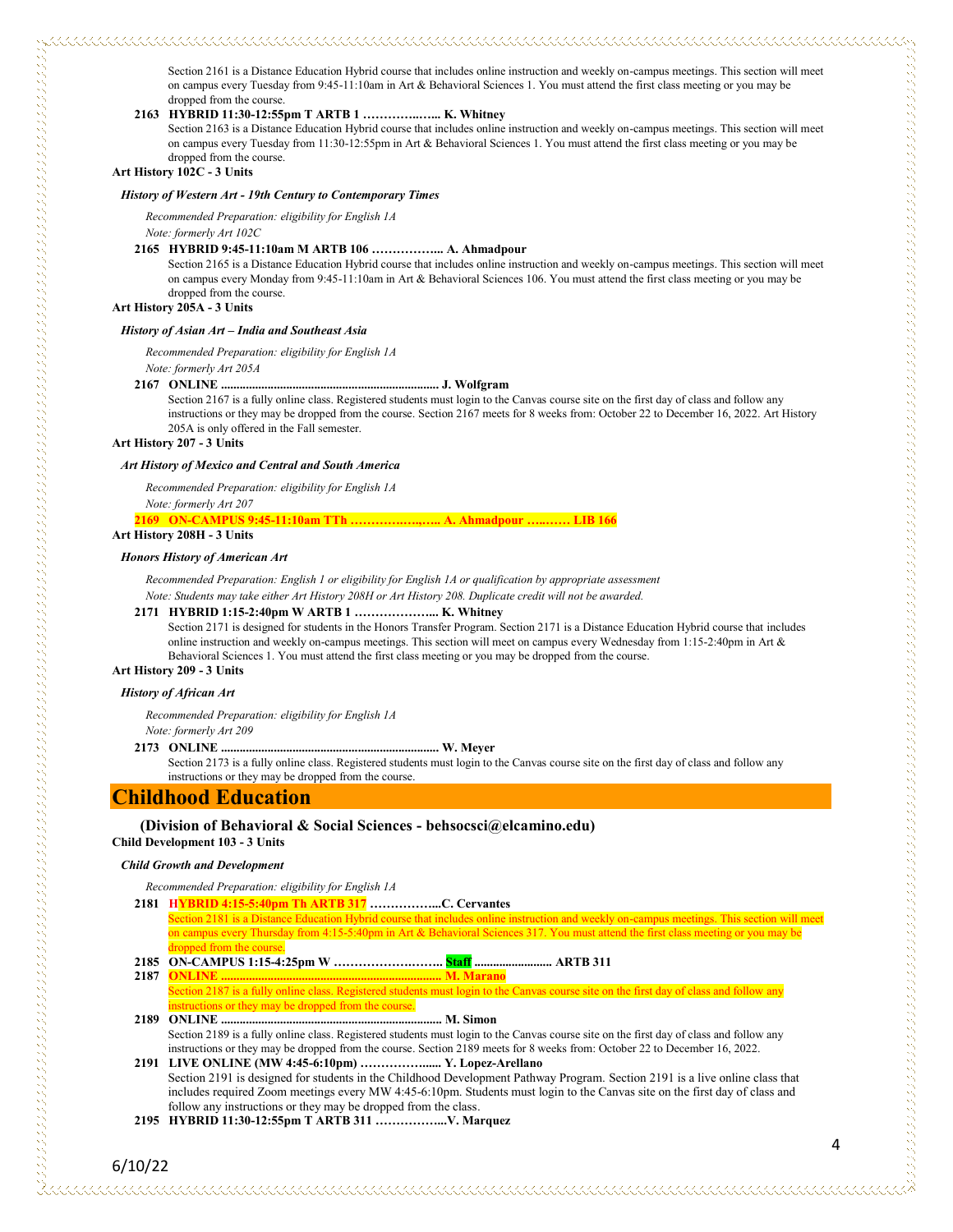Section 2195 is a Distance Education Hybrid course that includes online instruction and weekly on-campus meetings. This section will meet on campus every Tuesday from 11:30-12:55pm in Art & Behavioral Sciences 311. You must attend the first class meeting or you may be dropped from the course.

**2199 ONLINE ...................................................................... K. Toyoda-Smart**

Section 2199 is a fully online class. Registered students must login to the Canvas course site on the first day of class and follow any instructions or they may be dropped from the course.

**Child Development 104 - 3 Units**

*The Home, the School, the Community*

*Recommended Preparation: eligibility for English 1A*

**2205 ON-CAMPUS 9:45-12:55pm Th …………….…….. S. Tharuvai ………... ARTB 311**

- **2207 ONLINE ...................................................................... B. Wilson**
	- Section 2207 is a fully online class. Registered students must login to the Canvas course site on the first day of class and follow any instructions or they may be dropped from the course.
- **2209 ONLINE ...................................................................... B. Wilson** Section 2209 is a fully online class. Registered students must login to the Canvas course site on the first day of class and follow any instructions or they may be dropped from the course.
- **2211 ON-CAMPUS 6:30-9:40pm W …………………….. M. Marano ………... ARTB 311**

**Child Development 106 - 3 Units**

#### *Care and Education for Infants and Toddlers*

*Prerequisite: Child Development 103 with a minimum grade of C or concurrent enrollment Recommended Preparation: eligibility for English 1A*

- **2213 ONLINE ...................................................................... V. Marquez** Section 2213 is a fully online class. Registered students must login to the Canvas course site on the first day of class and follow any instructions or they may be dropped from the course. Section 2213 meets for 8 weeks from: August 27 to October 21, 2022.
- **2215 ONLINE ...................................................................... V. Marquez** Section 2215 is a fully online class. Registered students must login to the Canvas course site on the first day of class and follow any instructions or they may be dropped from the course. Section 2215 meets for 8 weeks from: October 22 to December 16, 2022.

**Child Development 107 - 3 Units**

#### *Infant/Toddler Development*

*Prerequisite: Child Development 103 with a minimum grade of C or concurrent enrollment*

*Recommended Preparation: eligibility for English 1A*

**2217 ONLINE ...................................................................... J. Jefferis**

Section 2217 is a fully online class. Registered students must login to the Canvas course site on the first day of class and follow any instructions or they may be dropped from the course. Section 2217 meets for 8 weeks from: October 22 to December 16, 2022. **2219 ON-CAMPUS 2:30-3:55pm TTh ………………….. J. Jefferis ……….……..... ARTB 311**

#### **Child Development 108 - 3 Units**

#### *Principles and Practices of Teaching Young Children*

*Prerequisite: Child Development 103 with a minimum grade of C or concurrent enrollment*

*Recommended Preparation: eligibility for English 1A*

- **2223 ON-CAMPUS 6:30-9:40pm M …………………….. M. Moen …………...ARTB 305**
- **2225 HYBRID 6:30-7:55pm M ARTB 307 ……………... C. Cervantes**
	- Section 2225 is a Distance Education Hybrid course that includes online instruction and weekly on-campus meetings. This section will meet on campus every Monday from 6:30-7:55pm in Art & Behavioral Sciences 307. You must attend the first class meeting or you may be dropped from the course.
- **2227 ONLINE ...................................................................... C. Cervantes**

Section 2227 is a fully online class. Registered students must login to the Canvas course site on the first day of class and follow any instructions or they may be dropped from the course. Section 2227 meets for 8 weeks from: October 22 to December 16, 2022. **Child Development 110 - 3 Units**

#### *Child, Health, Safety and Nutrition*

| Recommended Preparation: eligibility for English 1A |  |
|-----------------------------------------------------|--|
|-----------------------------------------------------|--|

| <b>Child Development 112 - 3 Units</b> |  |
|----------------------------------------|--|

#### *Teaching Young Children in a Diverse Society*

*Prerequisite: Child Development 103 with a minimum grade of C or concurrent enrollment Recommended Preparation: eligibility for English 1A*

**2233 HYBRID 6:00-7:25pm T ARTB 307 …….………... C. Cervantes**

Section 2233 is a Distance Education Hybrid course that includes online instruction and weekly on-campus meetings. This section will meet on campus every Tuesday from 6:00-7:25pm in Art & Behavioral Sciences 307. You must attend the first class meeting or you may be dropped from the course.

**2235 ONLINE ...................................................................... C. Cervantes** Section 2235 is a fully online class. Registered students must login to the Canvas course site on the first day of class and follow any instructions or they may be dropped from the course. Section 2235 meets for 8 weeks from: August 27 to October 21, 2022.

**2237 LIVE ONLINE (TTh 4:15-5:40pm) ……………….. Y. Lopez-Arellano**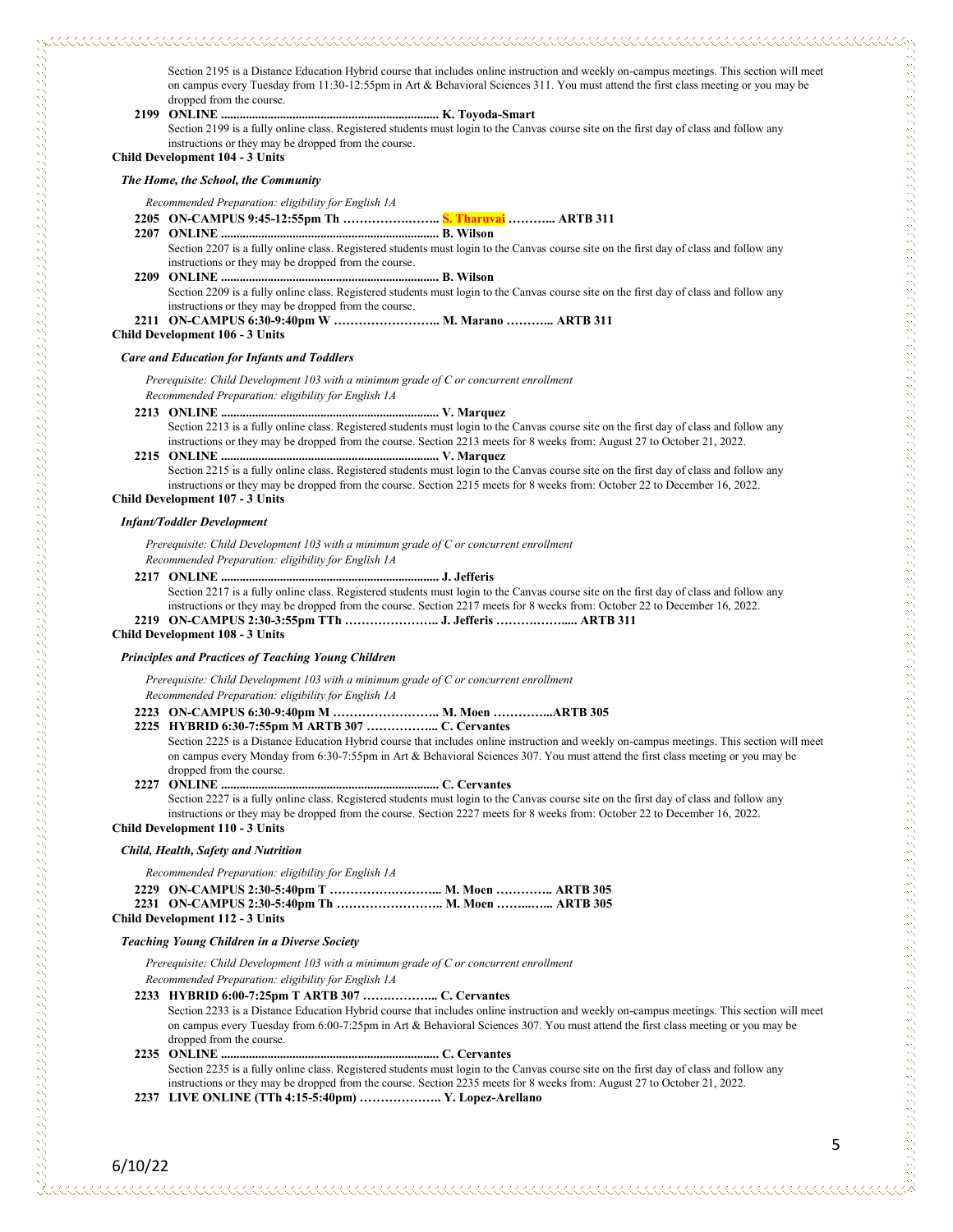Section 2237 is designed for students in the Childhood Development Pathway Program. Section 2237 is a live online class that includes required Zoom meetings every TTh 4:15-5:40pm. Students must login to the Canvas site on the first day of class and follow any instructions or they may be dropped from the class.

**Child Development 114 - 3 Units**

<u> KAANAANAN KANAN KAN</u>

#### *Observing and Assessing Young Children*

*Prerequisite: Child Development 103 with a minimum grade of C or concurrent enrollment Recommended Preparation: eligibility for English 1A*

**2239 ONLINE ...................................................................... C. Cervantes**

Section 2239 is a fully online class. Registered students must login to the Canvas course site on the first day of class and follow any instructions or they may be dropped from the course. Section 2239 meets for 8 weeks from: August 27 to October 21, 2022. **2241 ONLINE ...................................................................... S. Baxter**

Section 2241 is a fully online class. Registered students must login to the Canvas course site on the first day of class and follow any instructions or they may be dropped from the course.

#### **Child Development 115 - 3 Units**

#### *Introduction to Curriculum*

*Prerequisite: Child Development 103 with a minimum grade of C or concurrent enrollment Recommended Preparation: eligibility for English 1A*

#### **2243 ON-CAMPUS 6:00-9:10pm Th …………………….. A. Colchico ……..... ARTB 317**

**2247 ONLINE ....................................................................... S. Baxter** Section 2247 is a fully online class. Registered students must login to the Canvas course site on the first day of class and follow any instructions or they may be dropped from the course.

#### **2249 ONLINE ...................................................................... S. Baxter**

Section 2249 is a fully online class. Registered students must login to the Canvas course site on the first day of class and follow any instructions or they may be dropped from the course.

## **Child Development 116 - 3 Units**

#### *Creative Art for Young Children*

*Prerequisite: Child Development 103 with a minimum grade of C or equivalent or concurrent enrollment*

*Recommended Preparation: eligibility for English 1A*

#### **2253 HYBRID 6:30-7:55pm W ARTB 317 ……………... A. Colchico**

Section 2253 is a Distance Education Hybrid course that includes online instruction and weekly on-campus meetings. This section will meet on campus every Wednesday from 6:30-7:55pm in Art & Behavioral Sciences 317. You must attend the first class meeting or you may be dropped from the course. Child Development 116 is only offered in the Fall semester.

#### **2255 ONLINE ...................................................................... A. Colchico**

Section 2255 is a fully online class. Registered students must login to the Canvas course site on the first day of class and follow any instructions or they may be dropped from the course. Child Development 116 is only offered in the Fall semester.

## **Child Development 119 - 3 Units**

#### *Language Arts for Young Children*

*Prerequisite: Child Development 103 with a minimum grade of C or equivalent or concurrent enrollment*

- *Recommended Preparation: eligibility for English 1A*
- **2257 ON-CAMPUS 1:15-4:25pm W ……………………... M. Moen ….…….... ARTB 313**
- Child Development 119 is only offered in the Fall semester. **2259 ON-CAMPUS 6:30-9:40pm W ………………….….. M. Moen ….…….... ARTB 313**
- Child Development 119 is only offered in the Fall semester.

#### **Child Development 125 - 3 Units**

#### *Child Development Practicum I*

*Prerequisite: Child Development 103 and 104; one course from Child Development 115, 116, 117, 118 or 119 with a minimum grade of C in prerequisite*

#### **2261 ON-CAMPUS 4:15-6:20pm Th …………………….. J. Jefferis ……..…... ARTB 311 3.40 Hours to be arranged**

Students are required to show proof of a current TB test and immunizations, prior to being placed at a practicum site. LiveScan may be required. Students are responsible for paying applicable fees. Contact the instructor for details.

#### **Child Development 130 - 3 Units**

#### *Principles of Program Administration*

*Prerequisite: Child Development 125 or 126 with a minimum grade of C or concurrent enrollment or 50 days of preschool teaching experience within the past two years*

#### **2265 ONLINE ...................................................................... M. Simon**

Section 2265 is a fully online class. Registered students must login to the Canvas course site on the first day of class and follow any instructions or they may be dropped from the course. Child Development 130 is only offered in the Fall semester.

#### **Child Development 150 - 3 Units**

*Introduction to Children with Special Needs*

*Recommended Preparation: eligibility for English 1A*

**2271 HYBRID 9:45-11:10am W ARTB 311……………... S. Tharuvai**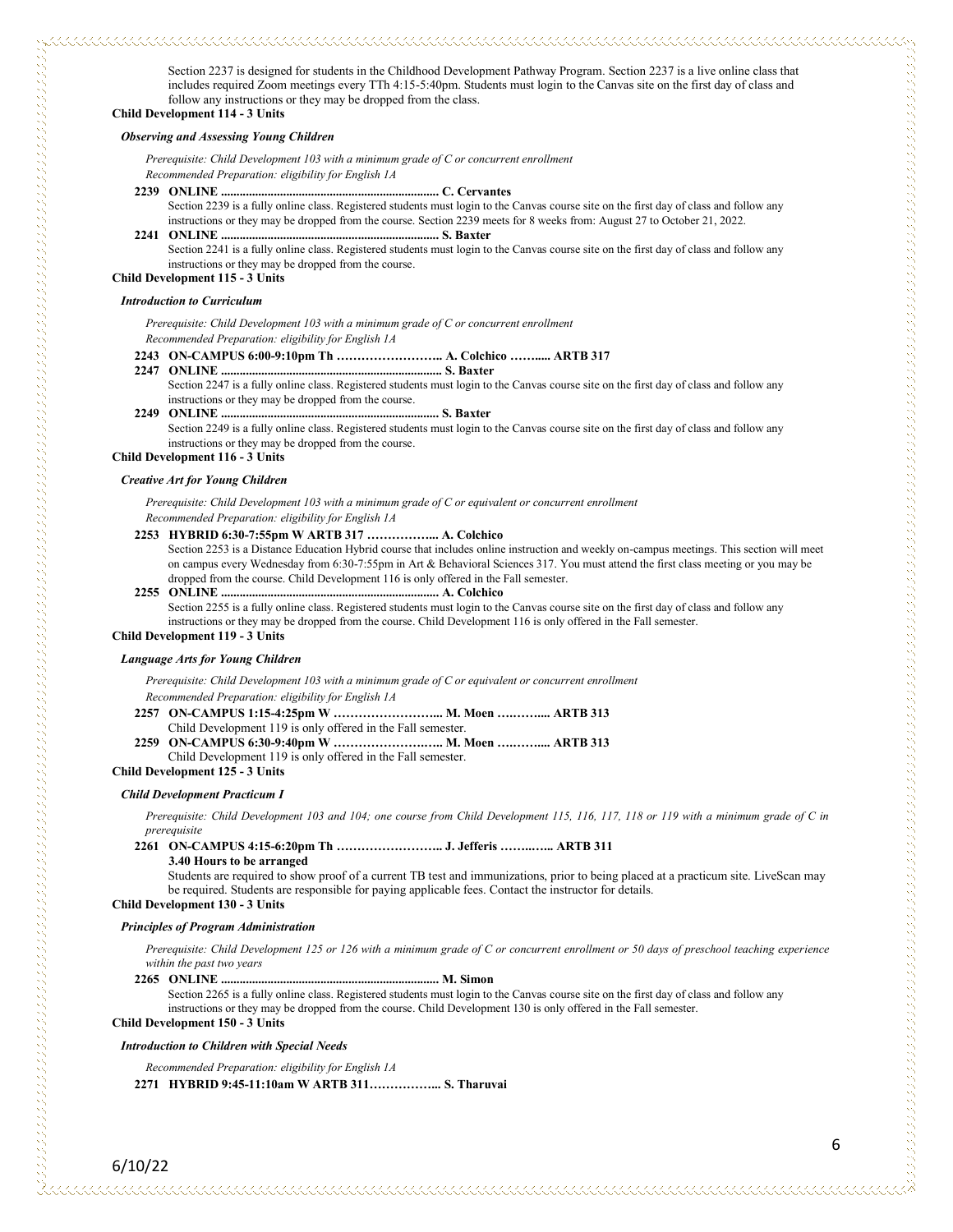Section 2271 is a Distance Education Hybrid course that includes online instruction and weekly on-campus meetings. This section will meet on campus every Wednesday from 9:45-11:10am in Art & Behavioral Sciences 311. You must attend the first class meeting or you may be dropped from the course.

**2273 ONLINE ...................................................................... S. Tharuvai**

Section 2273 is a fully online class. Registered students must login to the Canvas course site on the first day of class and follow any instructions or they may be dropped from the course.

**Child Development 165 - 3 Units**

#### *Autism, ADHD, Physical and Health Impairments*

- *Recommended Preparation: eligibility for English 1A*
- 

**2275 ONLINE ...................................................................... K. Toyoda-Smart**

Section 2275 is a fully online class. Registered students must login to the Canvas course site on the first day of class and follow any instructions or they may be dropped from the course. Child Development 165 is only offered in the Fall semester.

## **Economics**

## **(Division of Behavioral & Social Sciences - behsocsci@elcamino.edu)**

**Economics 100 - 3 Units**

#### *Fundamentals of Economics*

*Recommended Preparation: English 1 or eligibility for English 1A or qualification by appropriate assessment Note: Economics 100 with a minimum grade of C satisfies the recommended preparation for Economics 101. Students who have received credit in Economics 101 and 102 will not receive credit for Economics 100*

*Note: formerly Economics 5*

**2281 ON-CAMPUS 11:30-12:55pm MW ……………….. G. Nebbia ………..... SOCS 119**

**4121 HSDUL 8:30-9:55am TTh ………………………….. G. Nebbia …….…… ICHS**

tion 4121 is designed for Inglewood City Honors High School students.

#### **Economics 101 - 3 Unit**

しょうしょう しょうこう こうしょう こうしょう こうしょう こうしょう こうしょう こうしょう こうしょう こうしょう こうしょう こうしょう しょうしょう こうしょう こうしょう こうしょう こうしょう こうしょう こうしょう

#### *Principles of Economics: Macroeconomics*

*Prerequisite: Mathematics 73 or Mathematics 80 with a minimum grade of C in prerequisite or qualification by testing (El Camino College Mathematics Placement Test) and assessment*

*Recommended Preparation: English 1 or eligibility for English 1A or qualification by appropriate assessment*

*Note: Economics or Business majors should consult with a counselor to determine which intermediate algebra course is appropriate for the major. Note: formerly Economics 1*

- **2283 ON-CAMPUS 8:00-9:25am MW ………………….. M. Inouye ………..... SOCS 118**
- **2285 ONLINE ...................................................................... M. Inouye** Section 2285 is a fully online class. Registered students must login to the Canvas course site on the first day of class and follow any instructions or they may be dropped from the course. **2287 ONLINE ...................................................................... M. Inouye** Section 2287 is a fully online class. Registered students must login to the Canvas course site on the first day of class and follow any

instructions or they may be dropped from the course.

#### **2289 HYBRID 1:15-2:40pm M SOCS 122 ………….…... T. Carter**

Section 2289 is a Distance Education Hybrid course that includes online instruction and weekly on-campus meetings. This section will meet on campus every Monday from 1:15-2:40pm in Social Science 122. You must attend the first class meeting or you may be dropped from the course.

- **2291 HYBRID 1:15-2:40pm W SOCS 122 ……….……... T. Carter** Section 2291 is a Distance Education Hybrid course that includes online instruction and weekly on-campus meetings. This section will meet on campus every Wednesday from 1:15-2:40pm in Social Science 122. You must attend the first class meeting or you may be dropped from
- the course.<br>2293 ONLINE ..... **2293 ONLINE ...................................................................... T. Carter** Section 2293 is a fully online class. Registered students must login to the Canvas course site on the first day of class and follow any instructions or they may be dropped from the course. **2295 ONLINE ...................................................................... T. Carter**
- Section 2295 is a fully online class. Registered students must login to the Canvas course site on the first day of class and follow any instructions or they may be dropped from the course.
- **2297 ONLINE ...................................................................... T. Carter** Section 2297 is a fully online class. Registered students must login to the Canvas course site on the first day of class and follow any instructions or they may be dropped from the course.
- **2299 ONLINE ...................................................................... T. Carter** Section 2299 is a fully online class. Registered students must login to the Canvas course site on the first day of class and follow any instructions or they may be dropped from the course.
- **2301 ON-CAMPUS 6:00-7:25pm TTh ………………….. F. Tahernia ……….. SOCS 118**

#### **2303 ONLINE ...................................................................... B. Marschall**

Section 2303 is a fully online class. Registered students must login to the Canvas course site on the first day of class and follow any instructions or they may be dropped from the course. Section 2303 meets for 8 weeks from: August 27 to October 21, 2022. **Economics 101H - 3 Units**

#### *Honors Principles of Economics: Macroeconomics*

*Prerequisite: Mathematics 73 or 80 with a minimum grade of C in prerequisite or qualification by testing (El Camino College Mathematics*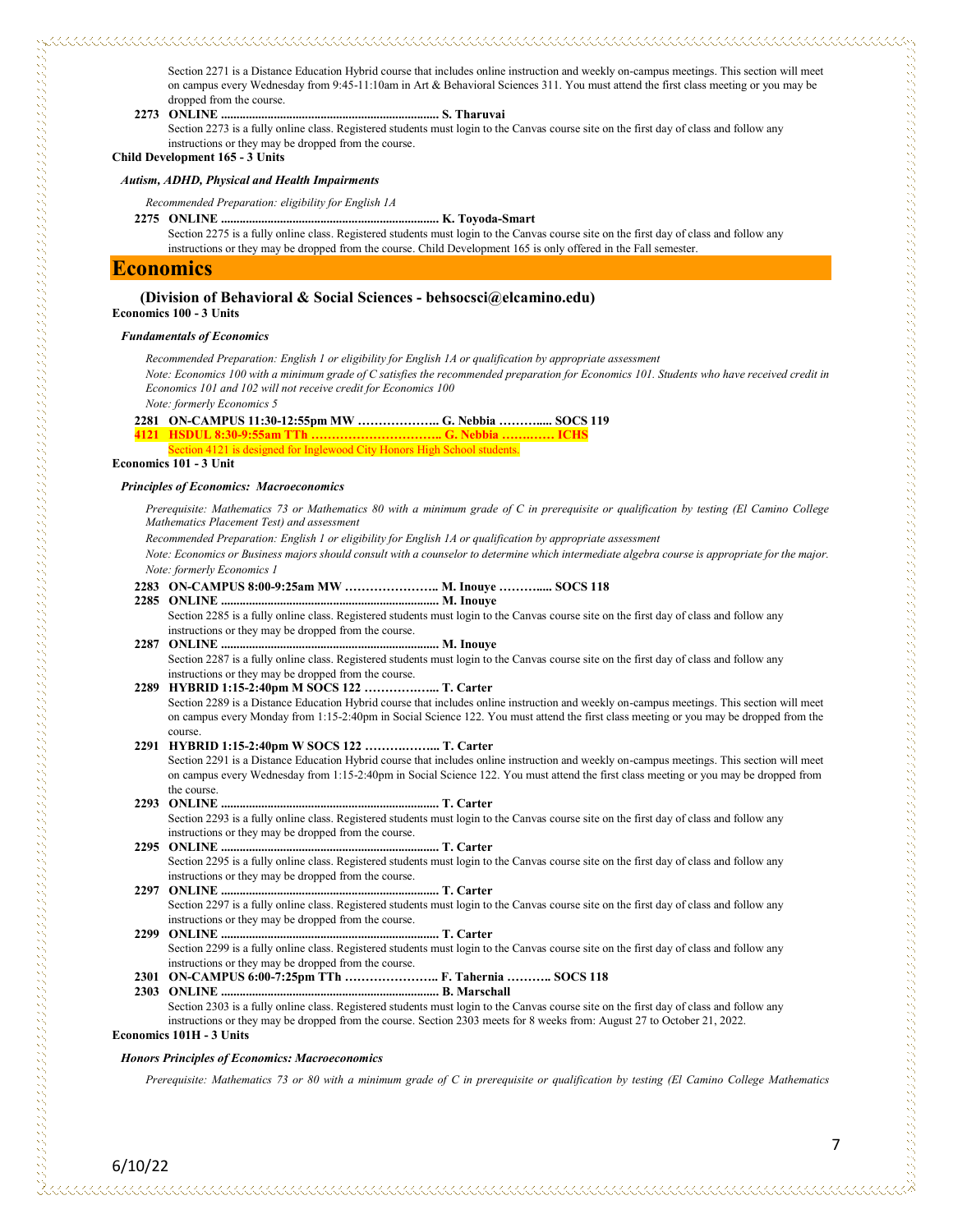*Recommended Preparation: English 1 or eligibility for English 1A or qualification by appropriate assessment Note: Students may take either Economics 101 or Economics 101H. Duplicate credit will not be awarded. Note: formerly Economics 1H*

## **2307 ONLINE ...................................................................... M. Fradkin**

Section 2307 is designed for students in the Honors Transfer Program. Section 2307 is a fully online class. Registered students must login to the Canvas course site on the first day of class and follow any instructions or they may be dropped from the course.

**Economics 102 - 3 Units**

#### *Principles of Economics: Microeconomics Theory*

*Prerequisite: Economics 101 or 101H with a minimum grade of C Note: Formerly Economics 2*

- **2309 ON-CAMPUS 9:45-11:10am MW ………….…….. M. Inouye …………... SOCS 118**
- **2311 HYBRID 8:00-9:25am T SOCS 118 …………….... M. Inouye**
	- Section 2311 is a Distance Education Hybrid course that includes online instruction and weekly on-campus meetings. This section will meet on campus every Tuesday from 8:00-9:25am in Social Science 118. You must attend the first class meeting or you may be dropped from the course.
- **2313 ONLINE ...................................................................... M. Keskinel** Section 2313 is a fully online class. Registered students must login to the Canvas course site on the first day of class and follow any
- instructions or they may be dropped from the course.230 **2315 ONLINE ...................................................................... M. Keskinel**

Section 2315 is a fully online class. Registered students must login to the Canvas course site on the first day of class and follow any instructions or they may be dropped from the course.

- **2317 ONLINE ...................................................................... M. Fradkin** Section 2317 is a fully online class. Registered students must login to the Canvas course site on the first day of class and follow any instructions or they may be dropped from the course. Section 2317 meets for 8 weeks from: October 22 to December 16, 2022.
- **2319 ONLINE ...................................................................... B. Marschall** Section 2319 is a fully online class. Registered students must login to the Canvas course site on the first day of class and follow any instructions or they may be dropped from the course. Section 2319 meets for 8 weeks from: October 22 to December 16, 2022.

## **Education**

#### **(Division of Behavioral & Social Sciences - behsocsci@elcamino.edu)**

**Education 101 - 1 Unit**

#### *Introduction to the Field of Education*

*Recommended Preparation: eligibility for English 1A*

- **2321 ONLINE ...................................................................... J. Garvin**
	- Section 2321 is a fully online class. Registered students must login to the Canvas course site on the first day of class and follow any instructions or they may be dropped from the course. Section 2321 meets for 8 weeks from: August 27 to October 21, 2022.

#### **Ethnic Studies**

## **(Division of Behavioral & Social Sciences - behsocsci@elcamino.edu)**

**Ethnic Studies 1 - 3 Units**

#### *Introduction to Ethnic Studies*

*Recommended Preparation: eligibility for English 1A*

**2325 HYBRID 1:15-2:40pm W SOCS 121 ……………... X. Herrera**

Section 2325 is a myPATH course that applies equity-minded and culturally responsive instruction and embeds support services and PASS Mentors. Section 2325 is open to all students. Section 2325 is a Distance Education Hybrid course that includes online instruction and weekly on-campus meetings. This section will meet on campus every Wednesday from 1:15-2:40pm in Social Science 121. You must attend the first class meeting or you may be dropped from the course.

- **2327 HYBRID 8:00-9:25am F SOCS 123 ………..……... J. Arrieta** Section 2327 is a Distance Education Hybrid course that includes online instruction and weekly on-campus meetings. This section will meet on campus every Friday from 8:00-9:25am in Social Science 123. You must attend the first class meeting or you may be dropped from the course. **2329 ONLINE ....................................................................... R. Herrera**
- Section 2329 is a fully online class. Registered students must login to the Canvas course site on the first day of class and follow any instructions or they may be dropped from the course.
- **2331 ONLINE ....................................................................... R. Herrera** Section 2331 is a fully online class. Registered students must login to the Canvas course site on the first day of class and follow any instructions or they may be dropped from the course.
- **2333 ONLINE ....................................................................... N. Lopez** Section 2333 is a fully online class. Registered students must login to the Canvas course site on the first day of class and follow any tructions or they may be dropped from the course.
- **2335 ONLINE ........................................................................ I. De La O** This section is designated for students who are part of the Umoja-Project Success Program. Section 2335 is a fully online class. Registered students must login to the Canvas site on the first day of class and follow any instructions or they may be dropped from the class. **4127 HSDUL 1:30-2:55pm MW ………………………….. O. Gonzalez …….… ICHS**
- ection 4127 is designed for Inglewood City Honors High School students.
- **4129 HSDUL 3:30-4:55pm MW ………………………….. O. Gonzalez …….… INHS**

8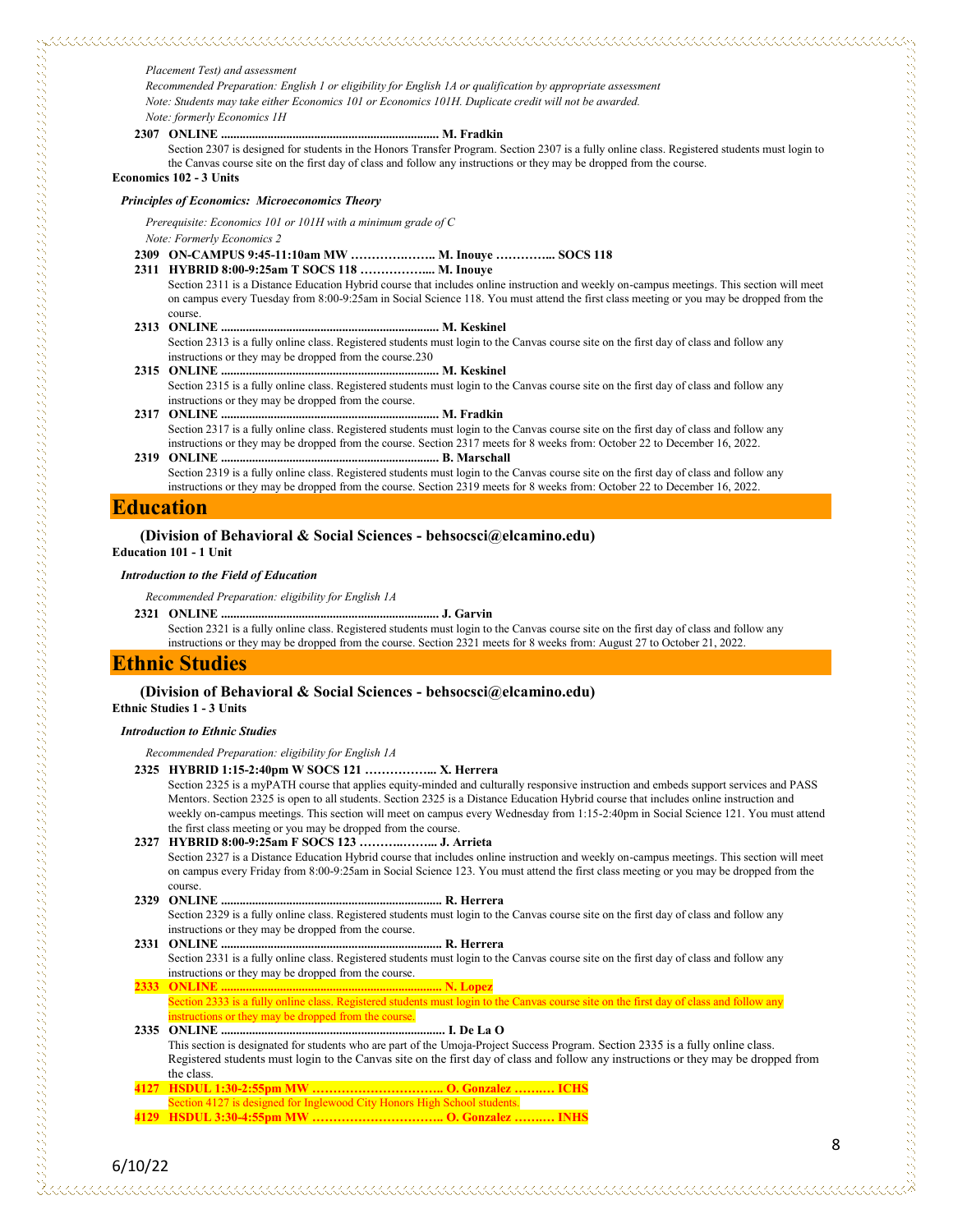#### *The Chicano in Contemporary United States Society*

*Recommended Preparation: eligibility for English 1A*

**2345 HYBRID 11:30-12:55pm W SOCS 121 ……….…... X. Herrera**

Section 2345 is a Distance Education Hybrid course that includes online instruction and weekly on-campus meetings. This section will meet on campus every Wednesday from 11:30-12:55pm in Social Science 121. You must attend the first class meeting or you may be dropped from the course.

**Ethnic Studies 5 - 3 Units**

#### *Chicano Culture*

*Recommended Preparation: eligibility for English 1A*

**2347 HYBRID 9:45-11:10am W SOCS 121 ……………... X. Herrera**

Section 2347 is a Distance Education Hybrid course that includes online instruction and weekly on-campus meetings. This section will meet on campus every Wednesday from 9:45-11:10am in Social Science 121. You must attend the first class meeting or you may be dropped from the course.

#### **History**

のことは、このことができないということができると、このことは、このことは、このことは、このことは、このことは、このことは、このことは、このことは、このことは、このことは、このことは、このことは、このことは、このことは、こ

#### **(Division of Behavioral & Social Sciences - behsocsci@elcamino.edu) History 101 - 3 Units**

## *United States History to 1877*

*Recommended Preparation: eligibility for English 1A*

- **2357 ON-CAMPUS 8:00-9:25am MW ………………….. H. Herrera Thomas .. SOCS 209** Section 2357 is a myPATH course that applies equity-minded and culturally responsive instruction and embeds support services and PASS Mentors. Section 2357 is open to all students.
- **2359 ONLINE ...................................................................... H. Herrera Thomas** Section 2359 is a myPATH course that applies equity-minded and culturally responsive instruction and embeds support services and PASS Mentors. Section 2359 is open to all students. Section 2359 is a fully online class. Registered students must login to the Canvas course site on the first day of class and follow any instructions or they may be dropped from the course.
- **2361 ONLINE ...................................................................... H. Herrera Thomas** Section 2361 is a fully online class. Registered students must login to the Canvas course site on the first day of class and follow any instructions or they may be dropped from the course. Section 2361 meets for 8 weeks from: August 27 to October 21, 2022.
- **2363 ONLINE ...................................................................... H. Herrera Thomas** Section 2363 is a fully online class. Registered students must login to the Canvas course site on the first day of class and follow any instructions or they may be dropped from the course. Section 2363 meets for 8 weeks from: October 22 to December 16, 2022.
- **2365 HYBRID 6:30-7:55pm W SOCS 117 ……………... O. Teal** Section 2365 is a Distance Education Hybrid course that includes online instruction and weekly on-campus meetings. This section will meet on campus every Wednesday from 6:30-7:55pm in Social Science 117. You must attend the first class meeting or you may be dropped from the course.
- **2367 ON-CAMPUS 9:45-11:10am MW ………………….. S. Uribe …………... SOCS 117** Section 2367 is a myPATH course that applies equity-minded and culturally responsive instruction and embeds support services and PASS Mentors. Section 2367 is open to all students.
- **2371 ON-CAMPUS 11:30-12:55pm MW …………….….. S. Uribe …………... SOCS 117** Section 2371 is a myPATH course that applies equity-minded and culturally responsive instruction and embeds support services and PASS Mentors. Section 2371 is open to all students.
- **2375 ONLINE ....................................................................... S. Uribe** Section 2375 is a myPATH course that applies equity-minded and culturally responsive instruction and embeds support services and PASS Mentors. Section 2375 is open to all students. Section 2375 is a fully online class. Registered students must login to the Canvas course site on the first day of class and follow any instructions or they may be dropped from the course. Section 2375 meets for 8 weeks from: August 27 to October 21, 2022.
- **2381 ON-CAMPUS 8:00-9:25am TTh ………………..….. K. Resnick ………... SOCS 117**
- **2383 ON-CAMPUS 9:45-11:10am TTh ………………….. K. Resnick ………... SOCS 117**
- **2385 ONLINE ........................................................................ J. Arrieta** Section 2385 is a fully online class. Registered students must login to the Canvas course site on the first day of class and follow any instructions or they may be dropped from the course. Section 2385 meets for 8 weeks from: October 22 to December 16, 2022.
- **2387 ONLINE ....................................................................... D. Black** Section 2387 is a fully online class. Registered students must login to the Canvas course site on the first day of class and follow any instructions or they may be dropped from the course.
- **2389 ONLINE ....................................................................... S. Panski** Section 2389 is a fully online class. Registered students must login to the Canvas course site on the first day of class and follow any instructions or they may be dropped from the course. **2391 ONLINE ....................................................................... S. Panski**
- Section 2391 is a fully online class. Registered students must login to the Canvas course site on the first day of class and follow any instructions or they may be dropped from the course.
- **2394 ONLINE ....................................................................... L. Smith** Section 2394 is a fully online class. Registered students must login to the Canvas course site on the first day of class and follow any instructions or they may be dropped from the course. **2401 ONLINE ....................................................................... Staff**
- Section 2401 is a fully online class. Registered students must login to the Canvas course site on the first day of class and follow any instructions or they may be dropped from the course. Section 2401 meets for 8 weeks from: August 27 to October 21, 2022.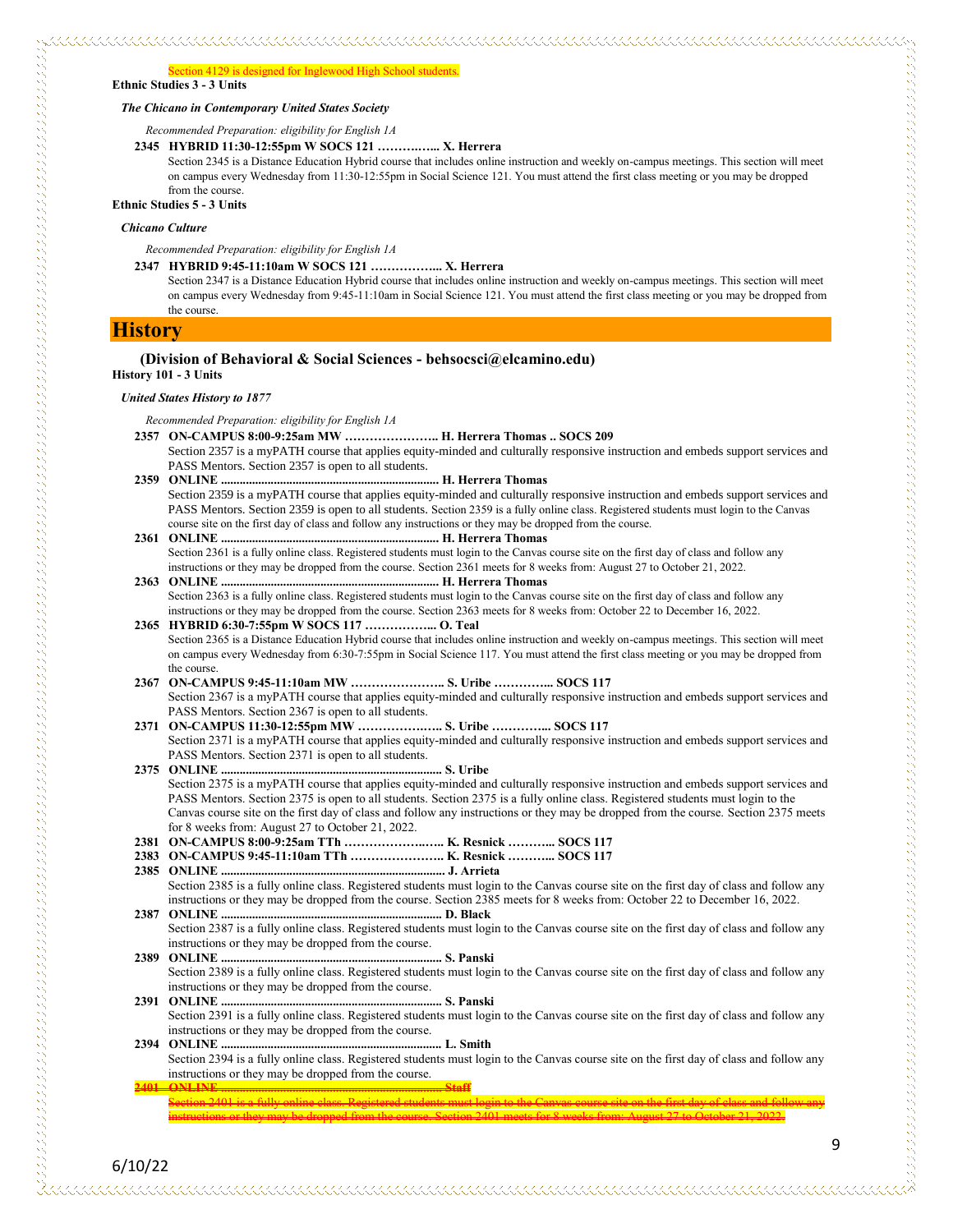#### **2403 ON-CAMPUS 1:15-2:40pm MW ………………….. M. Fraga …………... SOCS 212**

**2405 ONLINE .......................................................................M. Fraga**

Section 2405 is a fully online class. Registered students must login to the Canvas course site on the first day of class and follow any instructions or they may be dropped from the course. Section 2405 meets for 8 weeks from: October 22 to December 16, 2022. **4133 HSDUL 8:00-9:25am WF ………………………….. K. Resnick …….…… JSHS**

ection 4133 is designed for Junipero Serra High School students.

#### **History 101H - 3 Units**

#### *Honors United States History to 1877*

*Recommended Preparation: eligibility for English 1A*

*Note: Students may take either History 101 or History 101H. Duplicate credit will not be awarded.*

**2409 ONLINE ...................................................................... H. Herrera Thomas**

Section 2409 is designed for students in the Honors Transfer Program. Section 2409 is a fully online class. Registered students must login to the Canvas course site on the first day of class and follow any instructions or they may be dropped from the course.

#### **History 102 - 3 Units**

このようになることになることになることができない。このようには、このようには、このようになることができることができることができることができることができることができることができることができることができることができることがで

#### *United States History from 1877 to the Present*

*Recommended Preparation: eligibility for English 1A*

- **2411 ON-CAMPUS 8:00-9:25am TTh ………….……….. A. Verge …………... ARTB 354 2413 ON-CAMPUS 9:45-11:10am TTh ………….…..….. A. Verge …………... ARTB 354 2415 ON-CAMPUS 11:30-12:55pm TTh ……………..….. A. Verge …………... ARTB 354 2417 HYBRID 11:30-12:55pm W SOCS 118 …………..... J. Baranski** This section is designated for students who are part of the First Year Experience Program. Section 2417 is a Distance Education Hybrid course that includes online instruction and weekly on-campus meetings. This section will meet on campus every Wednesday from 11:30- 12:55pm Social Science 118. You must attend the first class meeting or you may be dropped from the course. **2419 ONLINE ........................................................................ J. Baranski** Section 2419 is a myPATH course that applies equity-minded and culturally responsive instruction and embeds support services and PASS Mentors. Section 2419 is open to all students. Section 2419 is a fully online class. Registered students must login to the Canvas course site on the first day of class and follow any instructions or they may be dropped from the course. **2421 ONLINE ........................................................................ J. Baranski** Section 2421 is a myPATH course that applies equity-minded and culturally responsive instruction and embeds support services and PASS Mentors. Section 2421 is open to all students. Section 2421 is a fully online class. Registered students must login to the Canvas course site on the first day of class and follow any instructions or they may be dropped from the course. **2423 ONLINE ........................................................................ J. Baranski** Section 2423 is a fully online class. Registered students must login to the Canvas course site on the first day of class and follow any instructions or they may be dropped from the course. **2425 ONLINE ...................................................................... O. Teal** Section 2425 is a fully online class. Registered students must login to the Canvas course site on the first day of class and follow any instructions or they may be dropped from the course. Section 2425 meets for 8 weeks from: August 27 to October 21, 2022. **2427 ONLINE ...................................................................... O. Teal** Section 2427 is a fully online class. Registered students must login to the Canvas course site on the first day of class and follow any instructions or they may be dropped from the course. Section 2425 meets for 8 weeks from: October 22 to December 16, 2022. **2431 ONLINE ...................................................................... P. Swendson** Section 2431 is a fully online class. Registered students must login to the Canvas course site on the first day of class and follow any instructions or they may be dropped from the course. Section 2431 meets for 8 weeks from: August 27 to October 21, 2022. **2435 ONLINE ...................................................................... P. Swendson** Section 2435 is a fully online class. Registered students must login to the Canvas course site on the first day of class and follow any instructions or they may be dropped from the course. Section 2435 meets for 8 weeks from: October 22 to December 16, 2022. **2437 ONLINE ...................................................................... D. Black** Section 2437 is a fully online class. Registered students must login to the Canvas course site on the first day of class and follow any instructions or they may be dropped from the course. **2441 ON-CAMPUS 11:30-12:55pm MW ……………….. M. Fraga …………... SOCS 212 2445 HYBRID 9:45-11:10am M SOCS 121……………... B. Goldenberg** This section is designated for students who are part of the First Year Experience Program. Section 2445 is a Distance Education Hybrid course that includes online instruction and weekly on-campus meetings. This section will meet on campus every Monday from 9:45-11:10am Social Science 121. You must attend the first class meeting or you may be dropped from the course. **History 102H - 3 Units** *Honors United States History from 1877 to the Present Recommended Preparation: eligibility for English 1A Note: Students may take either History 102 or History 102H. Duplicate credit will not be awarded.*
	-
	- **2449 ON-CAMPUS 9:45-11:10am MW ………………….. A. Verge …………... ARTB 354**
	- Section 2449 is designed for students in the Honors Transfer Program.

### **History 105 - 3 Units**

#### *Women and American History from the Colonial Era to 1877*

*Recommended Preparation: eligibility for English 1A*

#### **2451 ONLINE ....................................................................... S. Uribe**

Section 2451 is a fully online class. Registered students must login to the Canvas course site on the first day of class and follow any instructions or they may be dropped from the course. History 105 is only offered in the Fall semester.

6/10/22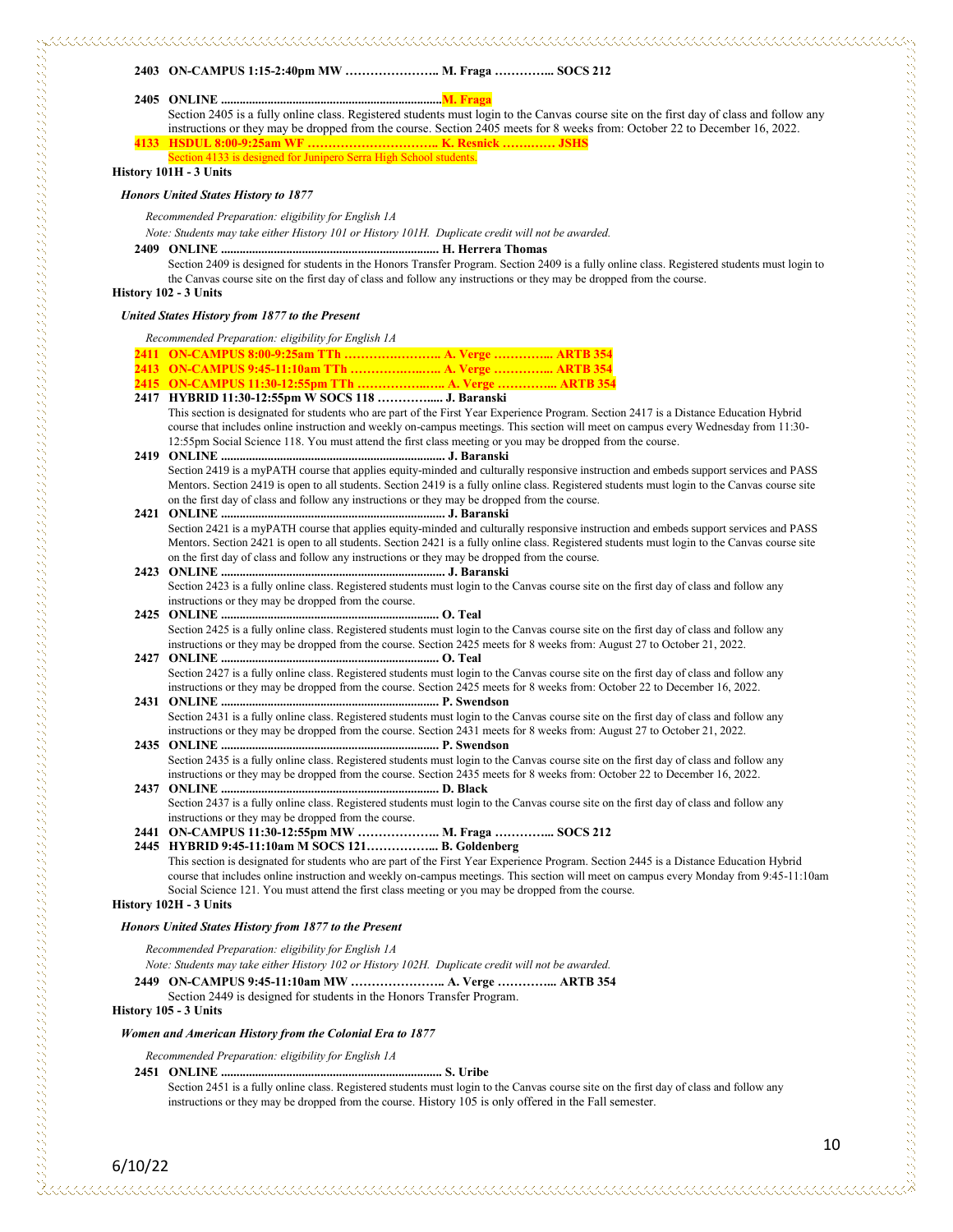#### **History 108 - 3 Units**

#### *United States History: The American Indian Experience*

*Recommended Preparation: eligibility for English 1A*

## **2453 ON-CAMPUS 9:45-11:10am MW ………………….. M. Fraga …..……... SOCS 212**

History 108 if only offered in the Fall semester.

**History 110 - 3 Units**

#### *The African American in the United States to 1877*

#### *Recommended Preparation: eligibility for English 1A*

**2455 ON-CAMPUS 9:45-11:10am TTh ………………….. J. Melton …….…... SOCS 119**

This section is designated for students who are part of the Umoja-Project Success Program. **2457 ONLINE ....................................................................... L. Smith** Section 2457 is a fully online class. Registered students must login to the Canvas course site on the first day of class and follow any

instructions or they may be dropped from the course.

**History 111 - 3 Units**

#### *The African American in the United States, 1877 to the Present*

*Recommended Preparation: eligibility for English 1A*

- **2459 ON-CAMPUS 11:30-12:40pm TTh ……………….. J. Melton …………... SOCS 119**
- **2461 ONLINE ...................................................................... J. Melton** Section 2461 is a fully online class. Registered students must login to the Canvas course site on the first day of class and follow any instructions or they may be dropped from the course.

#### **2463 ONLINE ....................................................................... L. Smith**

Section 2463 is a fully online class. Registered students must login to the Canvas course site on the first day of class and follow any instructions or they may be dropped from the course.

**History 112 - 3 Units**

#### *History of the Chicano in the United States*

*Recommended Preparation: eligibility for English 1A*

- **2465 ON-CAMPUS 11:30-12:55pm TTh ……………….. X. Herrera ………... SOCS 121**
- This section is designated for students who are part of the First Year Experience Program.
- **2467 ON-CAMPUS 6:30-9:40pm W …………………….. X. Herrera ………... SOCS 121**
- **2471 ONLINE ....................................................................... I. De La O** Section 2471 is a fully online class. Registered students must login to the Canvas course site on the first day of class and follow any instructions or they may be dropped from the course.
- **2473 ONLINE ....................................................................... N. Lopez** Section 2473 is a fully online class. Registered students must login to the Canvas course site on the first day of class and follow any
- instructions or they may be dropped from the course. **2475 ONLINE ....................................................................... N. Lopez** Section 2475 is a fully online class. Registered students must login to the Canvas course site on the first day of class and follow any instructions or they may be dropped from the course.

### **History 114 - 3 Units**

しょうこう こうしょう しょうしょう こうしょう こうしょう こうしょう こうしょう こうしょう こうしょう こうしょう こうしょう こうしょう こうしょう こうしょう こうしょう こうしょう こうしょう こうしょうこう

#### *History of the Asian American in the United States*

*Recommended Preparation: eligibility for English 1A*

- **2477 ONLINE ....................................................................... H. Herrera Thomas**
	- Section 2477 is a fully online class. Registered students must login to the Canvas course site on the first day of class and follow any instructions or they may be dropped from the course. History 114 is only offered in the Fall semester.

#### **History 122H - 3 Units**

#### *Honors United States Social History: Cultural Pluralism in America*

*Recommended Preparation: Eligibility for English 1A*

*Note: Students may take either History 122 or History 122H. Duplicate credit will not be awarded.*

**2479 ON-CAMPUS 3:00-4:25pm MW ………………….. O. Teal ………..…... SOCS 117**

Section 2479 is designed for students in the Honors Transfer Program.

## **History 128 - 3 Units**

#### *History of California*

*Recommended Preparation: eligibility for English 1A*

**2481 ON-CAMPUS 11:30-12:55pm MW ……………….. A. Verge …………... ARTB 354 History 129 - 3 Units**

#### *History of Los Angeles*

*Recommended Preparation: eligibility for English 1A*

#### **2483 HYBRID 11:30-12:55pm T SOCS 118 ………..…... J. Baranski**

This section is designated for students who are part of the First Year Experience Program. Section 2483 is a Distance Education Hybrid course that includes online instruction and weekly on-campus meetings. This section will meet on campus every Tuesday from 11:30- 12:55pm Social Science 118. You must attend the first class meeting or you may be dropped from the course. History 129 is only offered in the Fall semester.

6/10/22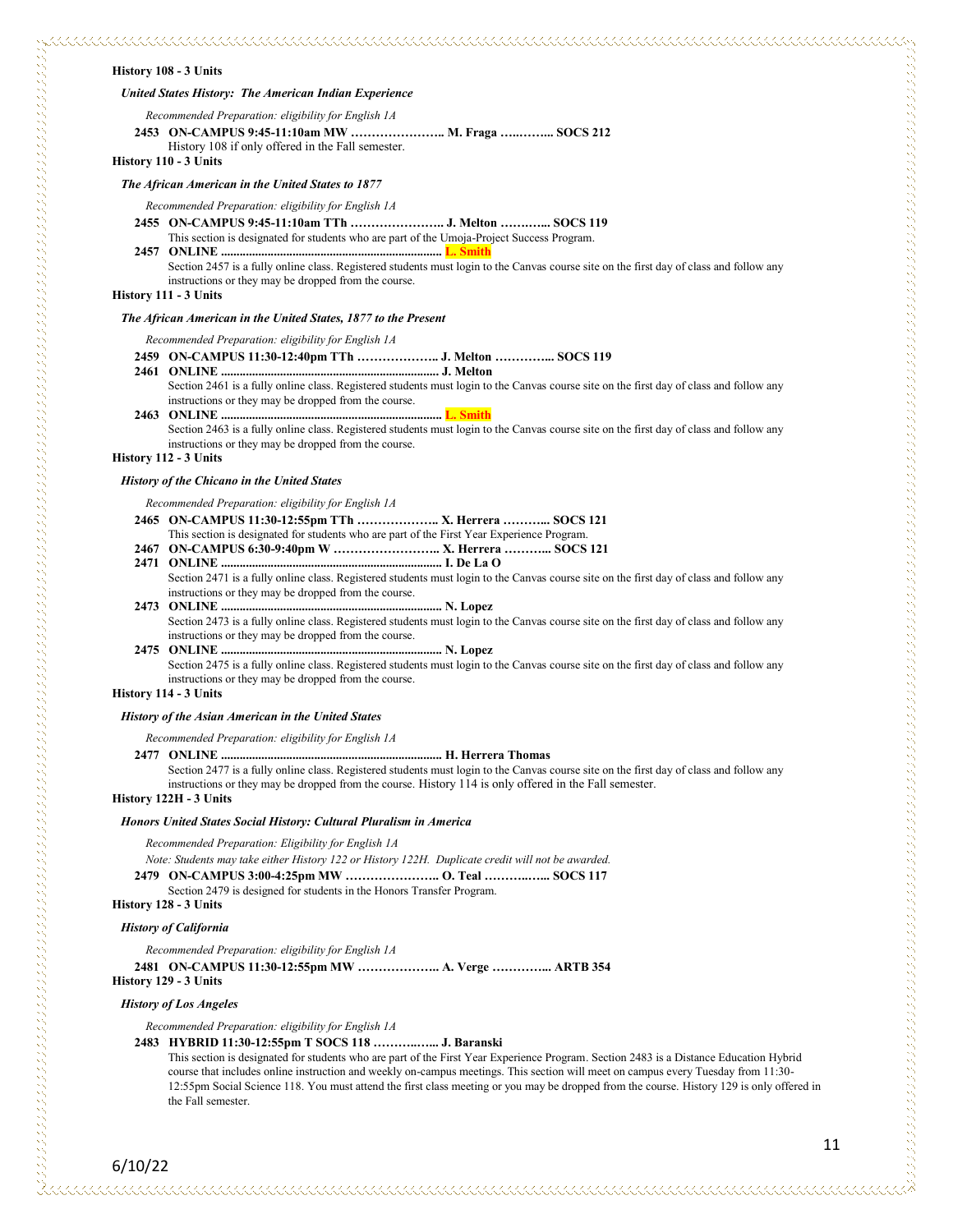#### **History 140 - 3 Units**

#### *History of Early Civilizations*

*Recommended Preparation: eligibility for English 1A*

#### **2485 ONLINE ...................................................................... J. Suarez**

Section 2485 is a myPATH course that applies equity-minded and culturally responsive instruction and embeds support services and PASS Mentors. Section 2485 is open to all students. Section 2485 is a fully online class. Registered students must login to the Canvas course site on the first day of class and follow any instructions or they may be dropped from the course. Section 2485 meets for 8 weeks from: August 27 to October 21, 2022.

#### **2487 ONLINE ...................................................................... J. Suarez**

Section 2487 is a myPATH course that applies equity-minded and culturally responsive instruction and embeds support services and PASS Mentors. Section 2487 is open to all students. Section 2487 is a fully online class. Registered students must login to the Canvas course site on the first day of class and follow any instructions or they may be dropped from the course. Section 2487 meets for 8 weeks from: October 22 to December 16, 2022.

**2489 ON-CAMPUS 11:30-12:55pm MW ……………….. M. Wishon …..…..... SOCS 208**

**History 141 - 3 Units..**

#### *History of Modern Civilizations*

*Recommended Preparation: eligibility for English 1A*

#### **2493 ON-CAMPUS 9:45-11:10am MW ………………….. M. Hacholski ..…... SOCS 122**

**2495 ONLINE ........................................................................ E. Pacas** Section 2495 is a fully online class. Registered students must login to the Canvas course site on the first day of class and follow any instructions or they may be dropped from the course.

**History 154 - 3 Units**

#### *A History of Mexico*

6/10/22

*Recommended Preparation: eligibility for English 1A*

**2499 ONLINE ...................................................................... J. Suarez**

Section 2499 is a myPATH course that applies equity-minded and culturally responsive instruction and embeds support services and PASS Mentors. Section 2499 is open to all students. Section 2499 is a fully online class. Registered students must login to the Canvas course site on the first day of class and follow any instructions or they may be dropped from the course. Section 2499 meets for 8 weeks from: August 27 to October 21, 2022.

## **Human Development**

#### **(Division of Behavioral & Social Sciences - behsocsci@elcamino.edu) Human Development 101 - 1 Unit**

#### *Orientation to College and Educational Planning*

*Recommended Preparation: English 84 or English as a Second Language 52B; English A or English as a Second Language 53C Note: formerly Human Development 8*

- **2501 ON-CAMPUS 2:30-4:35pm T …………….……….. A. LaCoe ………...... SOCS 203** Section 2501 meets for 8 weeks from: August 30 to October 18, 2022.
- **2503 ON-CAMPUS 8:00-10:05am T …………..……….. G. Castro …………... SOCS 121** This section is designated for students who are part of the Puente Program. Section 2503 meets for 8 weeks from: August 30 to October 18, 2022. **2505 ONLINE ....................................................................... H. Nguyen**
	- This section is designated for students who are part of the International Students Program. Section 2505 is a fully online class. Registered students must login to the Canvas course site on the first day of class and follow any instructions or they may be dropped from the course. Section 2505 meets for 8 weeks from: August 27 to October 21, 2022.
- **2507 ON-CAMPUS 8:00-10:05am Th ………………….. M. Hernandez ……... SOCS 121** This section is designated for students who are part of the Puente Program. Section 2507 meets for 8 weeks from: September 1 to October 20, 2022.
- **2509 ONLINE ...................................................................... A. Colbeck** Section 2509 is designated for students who are part of the Warrior-Toro Computer Science Pathway. Section 2509 is a fully online class. Registered students must login to the Canvas course site on the first day of class and follow any instructions or they may be dropped from the course. Section 2509 meets for 8 weeks from: August 27 to October 21. 2022.
- **2511 ONLINE ...................................................................... A. Colbeck** This section is designated for students who are interested in a STEM discipline. Section 2511 is a fully online class. Registered students must login to the Canvas course site on the first day of class and follow any instructions or they may be dropped from the course. Section 2511 meets for 8 weeks from: August 27 to October 21. 2022.
- **2513 ONLINE ...................................................................... A. Colbeck** This section is designated for students who are interested in a STEM discipline. Section 2513 is a fully online class. Registered students must login to the Canvas course site on the first day of class and follow any instructions or they may be dropped from the course. Section 2513 meets for 8 weeks from: October 22 to December 16. 2022.

**2515 ONLINE ...................................................................... J. Garcia** Section 2515 is a fully online class. Registered students must login to the Canvas course site on the first day of class and follow any instructions or they may be dropped from the course. Section 2515 meets for 8 weeks from: August 27 to October 21. 2022.

**2517 ONLINE ...................................................................... J. Garcia** Section 2517 is a fully online class. Registered students must login to the Canvas course site on the first day of class and follow any instructions or they may be dropped from the course. Section 2517 meets for 8 weeks from: October 22 to December 16, 2022.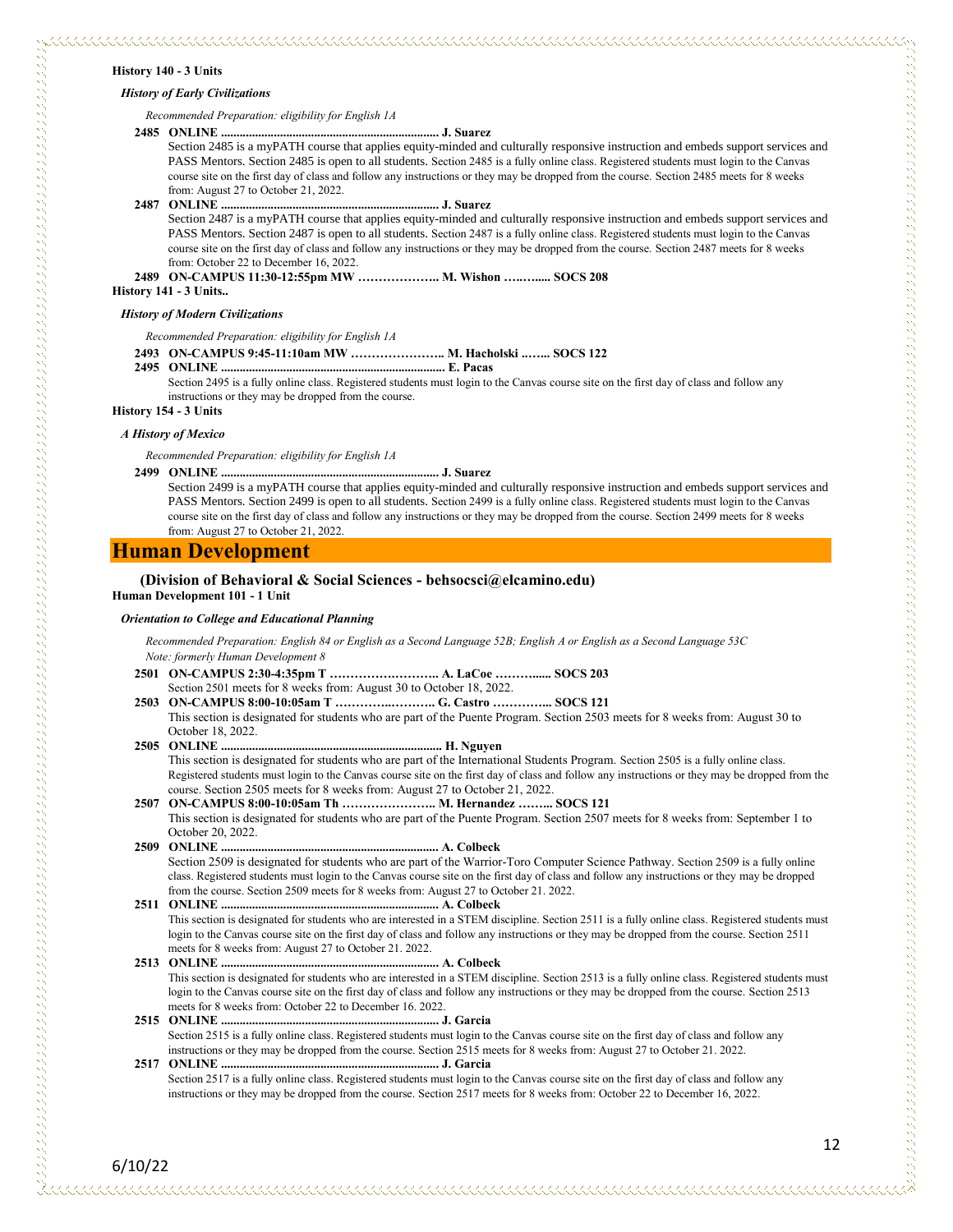#### **Human Development 105 - 1 Unit**

#### *Career and Life Planning*

*Recommended Preparation: English 84 or English as a Second Language 52B; English A or English as a Second Language 53C Note: formerly Human Development 5*

#### **2519 HYBRID 9:30-11:10am T SOCS 202 ……….……... S. Torres**

Section 2519 is a Distance Education Hybrid course that includes online instruction and weekly on-campus meetings. This section will meet on campus every Tuesday from 9:45-11:10am Social Science 202. You must attend the first class meeting or you may be dropped from the course. Section 2519 meets for 8 weeks from: August 27 to October 21, 2022.

**2521 ONLINE ....................................................................... S. Torres** Section 2521 is a fully online class. Registered students must login to the Canvas course site on the first day of class and follow any instructions or they may be dropped from the course. Section 2521 meets for 8 weeks from: October 22 to December 16, 2022.

#### **2523 ONLINE ....................................................................... J. Garcia**

Section 2523 is a fully online class. Registered students must login to the Canvas course site on the first day of class and follow any instructions or they may be dropped from the course. Section 2523 meets for 8 weeks from: August 27 to October 21. 2022.

**Human Development 107 - 1 Units**

#### *Navigating the Transfer Process*

*Recommended Preparation: English 84 or English as a Second Language 52B and English A or English as a Second Language 53C Note: formerly Human Development 20*

**2525 ON-CAMPUS 9:45-11:50am T …………….……….. R. Lozano ………... SSVC 200**

Section 2525 meets for 8 weeks from: August 30 to October 18, 2022.

**Human Development 110 - 3 Units**

#### *Strategies for Creating Success in College and in Life*

*Recommended Preparation: English 84 or English as a Second Language 52B and English A or English as a Second Language 53C Note: formerly Human Development 10*

#### **2527 HYBRID 9:45-11:10am T SOCS 204 …………..…... K. Daniel-DiGregorio**

**2529 HYBRID 9:45-11:10am W SOCS 204 ………….…... K. Daniel-DiGregorio**

Section 2527 is a Distance Education Hybrid course that includes online instruction and weekly on-campus meetings. This section will meet on campus every Tuesday from 9:45-11:10am in Social Science 204. You must attend the first class meeting or you may be dropped from the course.

| Section 2529 is a Distance Education Hybrid course that includes online instruction and weekly on-campus meetings. This section will meet |
|-------------------------------------------------------------------------------------------------------------------------------------------|
| on campus every Wednesday from 9:45-11:10am in Social Science 204. You must attend the first class meeting or you may be dropped from     |
| the course.                                                                                                                               |
|                                                                                                                                           |
| Section 2531 is a fully online class. Registered students must login to the Canvas course site on the first day of class and follow any   |
| instructions or they may be dropped from the course.                                                                                      |
|                                                                                                                                           |
| Section 2533 is a fully online class. Registered students must login to the Canvas course site on the first day of class and follow any   |
| instructions or they may be dropped from the course.                                                                                      |
|                                                                                                                                           |
| Section 2535 is a fully online class. Registered students must login to the Canvas course site on the first day of class and follow any   |
| instructions or they may be dropped from the course.                                                                                      |
|                                                                                                                                           |
| Section 2537 is linked with Psychology 101, Section 2773 through myPATH with an LGBTQIA+ and allies theme. It applies equity-minded       |
| and culturally responsive instruction and embeds support services and PASS Mentors. Mandatory enrollment in both sections is              |
| required. Sections are open to all students.                                                                                              |

**2539 ONLINE ...................................................................... J. Soden** Section 2539 is a myPATH course that applies equity-minded and culturally responsive instruction and embeds support services and PASS Mentors. Section 2539 is open to all students. Section 2539 is a fully online class. Registered students must login to the Canvas course site on the first day of class and follow any instructions or they may be dropped from the course. **2541 ONLINE ...................................................................... J. Soden**

Section 2541 is a myPATH course that applies equity-minded and culturally responsive instruction and embeds support services and PASS Mentors. Section 2541 is open to all students. Section 2541 is a fully online class. Registered students must login to the Canvas course site on the first day of class and follow any instructions or they may be dropped from the course.

**2543 ONLINE ...................................................................... J. Soden** Section 2543 is a myPATH course that applies equity-minded and culturally responsive instruction and embeds support services and PASS Mentors. Section 2543 is open to all students. Section 2543 is a fully online class. Registered students must login to the Canvas course site on the first day of class and follow any instructions or they may be dropped from the course.

**2545 ON-CAMPUS 11:30-12:55pm TTh ……………….. A. LaCoe …………... SOCS 203** This section is designated for students who are part of the Special Resource Center.

**2547 HYBRID 9:45-11:10am T SOCS 211 ………....…... H. Nguyen** Section 2547 is a Distance Education Hybrid course that includes online instruction and weekly on-campus meetings. This section will meet on campus every Tuesday from 9:45-11:10am in Social Science 211. You must attend the first class meeting or you may be dropped from the course.

**2553 ONLINE ...................................................................... S. Leinen** Section 2553 is a fully online class. Registered students must login to the Canvas course site on the first day of class and follow any instructions or they may be dropped from the course.

**2557 ONLINE ..................................................................... N. Barber**

しょうしょう しょうしょう しょうしん しょうしん しょうしょう しょうしょう こうしょう こうしょう こうしょう こうしょう こうしょう こうしょう こうしょう こうしょう こうしょう しょうしょう しょうしょう しょうしょう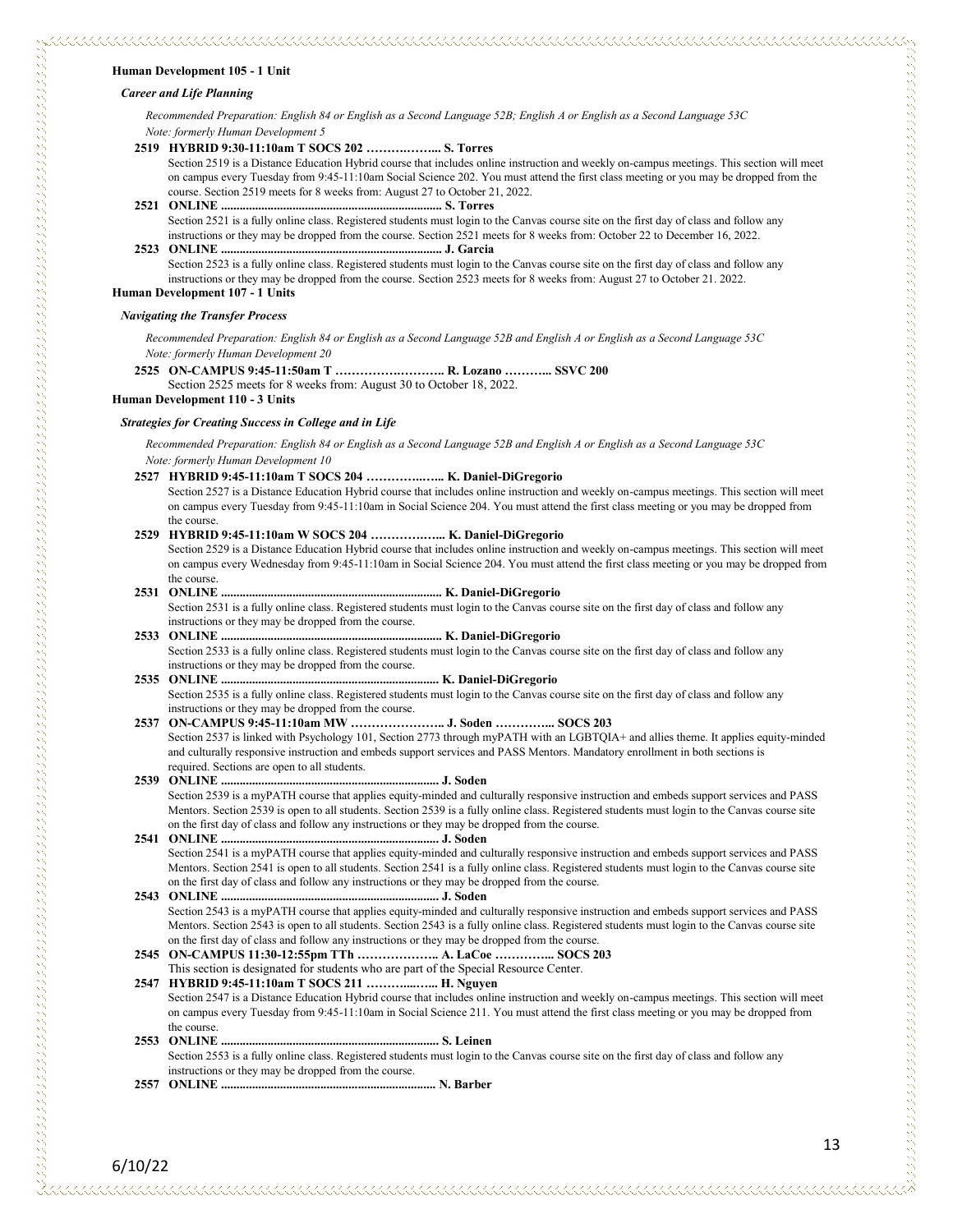This section is designated for students who are part of the Umoja-Project Success Program. Section 2557 is a fully online class. Registered students must login to the Canvas site on the first day of class and follow any instructions or they may be dropped from the class.

- 
- **2559 ONLINE ..................................................................... C. Wami**

This section is designated for students who are part of the Umoja-Project Success Program. Section 2559 is a fully online class. Registered students must login to the Canvas site on the first day of class and follow any instructions or they may be dropped from the class.

#### **Human Development 110H - 3 Units**

#### *Honors Strategies for Creating Success in College and in Life*

*Recommended Preparation: English 84 or English as a Second Language 52B and English A or English as a Second Language 53C Note: formerly Human Development 10*

**2561 ONLINE ...................................................................... J. Soden**

Section 2561 is designed for students in the Honors Transfer Program. Section 2561 is a fully online class. Registered students must login to the Canvas course site on the first day of class and follow any instructions or they may be dropped from the course.

#### **Human Development 115 - 3 Units**

#### *Career Development Across the Lifespan*

*Recommended Preparation: English 84 or English as a Second Language 52B and English A or English as a Second Language 53C*

- **2563 ONLINE ...................................................................... A. Colbeck** Section 2563 is a fully online class. Registered students must login to the Canvas course site on the first day of class and follow any instructions or they may be dropped from the course.
- **2565 ON-CAMPUS 6:00-9:10pm T ……………..……….. V. Shedeed ………... SOCS 204**
- **2567 ONLINE ....................................................................... H. Nguyen**
	- Section 2567 is a fully online class. Registered students must login to the Canvas course site on the first day of class and follow any instructions or they may be dropped from the course.
- **2569 ONLINE ........................................................................ Staff**

Section 2569 is a fully online class. Registered students must login to the Canvas course site on the first day of class and follow any instructions or they may be dropped from the course.

## **Philosophy**

していることです。それは、このようになることをしていることをしていることをしていることをしていることをしていることをしていることをしていることをしていることをしていることになっていることです。このようになっていることです

#### **(Division of Behavioral & Social Sciences - behsocsci@elcamino.edu) Philosophy 101 - 3 Units**

## *Introduction to Philosophy*

*Recommended Preparation: eligibility for English 1A Note: formerly Philosophy 2*

- **2573 ON-CAMPUS 9:45-11:10am TTh ………………….. R. Firestone …….... SOCS 210**
- **2575 HYBRID 11:30-12:55pm M SOCS 206 …………….. F. Leon** Section 2575 is a Distance Education Hybrid course that includes online instruction and weekly on-campus meetings. This section will meet on campus every Monday from 11:30-12:55pm in Social Science 206. You must attend the first class meeting or you may be dropped from the course. **2577 ONLINE ........................................................................ F. Leon**
- Section 2577 is a fully online class. Registered students must login to the Canvas course site on the first day of class and follow any instructions or they may be dropped from the course.
- **2581 HYBRID 11:30-12:55pm W SOCS 120 ………..…... R. Garcia** Section 2581 is a myPATH course that applies equity-minded and culturally responsive instruction and embeds support services and PASS Mentors. Section 2581 is open to all students. Section 2581 is a Distance Education Hybrid course that includes online instruction and weekly on-campus meetings. This section will meet on campus every Wednesday from 11:30-12:55pm in Social Science 120. You must attend the first class meeting or you may be dropped from the course.
- **2583 ONLINE ....................................................................... R. Garcia** Section 2583 is a fully online class. Registered students must login to the Canvas course site on the first day of class and follow any instructions or they may be dropped from the course.
- **2585 ONLINE ...................................................................... R. Garcia** Section 2585 is a fully online class. Registered students must login to the Canvas course site on the first day of class and follow any instructions or they may be dropped from the course.
- **2593 ON-CAMPUS 9:45-11:10am MW ………………….. M. Critelli ………... SOCS 201**
- **2601 ONLINE ........................................................................ M. Ramirez Noss** Section 2601 is a fully online class. Registered students must login to the Canvas course site on the first day of class and follow any instructions or they may be dropped from the course. Section 2601 meets for 8 weeks from: October 22 to December 16, 2022.

#### **Philosophy 101H - 3 Units**

#### *Honors Introduction to Philosophy*

*Recommended Preparation: eligibility for English 1A*

*Note: Students may take either Philosophy 101 or Philosophy 101H. Duplicate credit will not be awarded.*

**2605 ON-CAMPUS 11:30-12:55pm TTh ……………..….. R. Firestone …,…... SOCS 210** Section 2605 is designed for students in the Honors Transfer Program.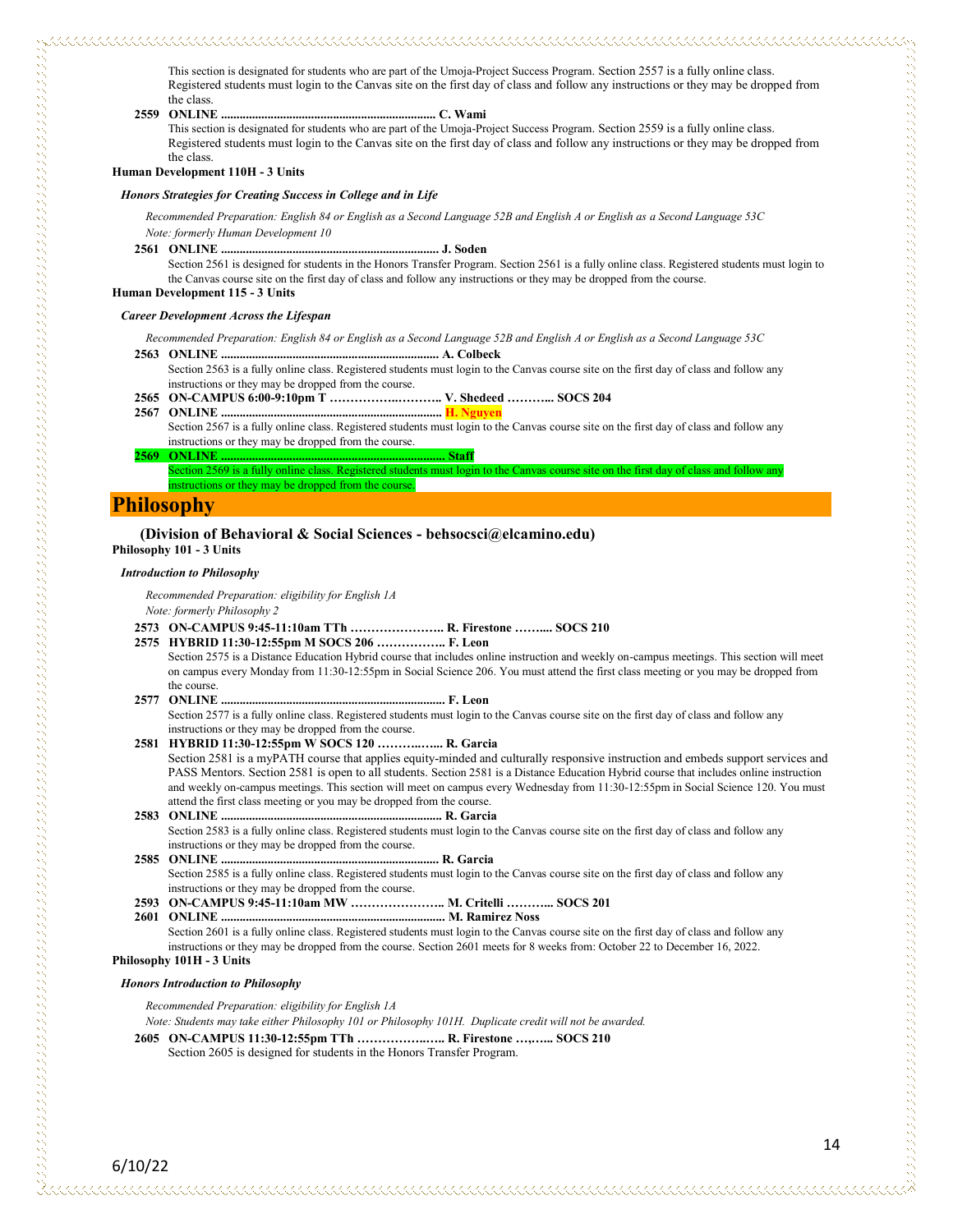#### **Philosophy 103 - 3 Units**

#### *Ethics and Society*

*Recommended Preparation: eligibility for English 1A Note: formerly Philosophy 3*

#### **2607 HYBRID 11:30-12:55pm W SOCS 206 ……………. F. Leon**

Section 2607 is a Distance Education Hybrid course that includes online instruction and weekly on-campus meetings. This section will meet on campus every Wednesday from 11:30-12:55pm in Social Science 206. You must attend the first class meeting or you may be dropped from the course.

**2609 ON-CAMPUS 11:30-12:55pm TTh ……………….. R. Garcia …………... SOCS 120**

**2611 ONLINE ...................................................................... D. Shever** Section 2611 is a fully online class. Registered students must login to the Canvas course site on the first day of class and follow any instructions or they may be dropped from the course.

**Philosophy 105 - 3 Units**

#### *Critical Thinking and Discourse*

#### *Prerequisite: English 1A with a minimum grade of C*

*Note: This course satisfies the critical thinking/English composition requirement of IGETC and the critical thinking requirement of the CSU transfer pattern. formerly Philosophy 5*

#### **2613 ON-CAMPUS 2:30-3:55pm TTh ………………….. R. Firestone ………... SOCS 210**

**2615 ONLINE ...................................................................... L. Fike** Section 2615 is a fully online class. Registered students must login to the Canvas course site on the first day of class and follow any

instructions or they may be dropped from the course.

## **Philosophy 106 - 3 Units**

#### *Introduction to Symbolic Logic*

*Recommended Preparation: eligibility for English 1A*

*Note: formerly Philosophy 8*

#### **2619 ON-CAMPUS 9:45-11:10am TTh ………………….. R. Garcia ………..... SOCS 120**

**2621 ONLINE ........................................................................ L. Struble**

Section 2621 is a fully online class. Registered students must login to the Canvas course site on the first day of class and follow any instructions or they may be dropped from the course.

## **Philosophy 107 - 3 Units**

#### *Philosophy of Religion*

*Recommended Preparation: eligibility for English 1A Note: formerly Philosophy 7*

#### **2623 ON-CAMPUS 11:30-12:55pm MW ……………….. R. Firestone ………... SOCS 210 Philosophy 111 - 3 Units**

#### *The History of Ancient and Medieval Philosophy*

*Recommended Preparation: eligibility for English 1A*

*Note: formerly Philosophy 10*

#### **2625 ONLINE ...................................................................... F. Leon**

Section 2625 is a fully online class. Registered students must login to the Canvas course site on the first day of class and follow any instructions or they may be dropped from the course. Philosophy 111 is only offered in the Fall semester.

#### **Philosophy 112 - 3 Units**

#### *History of Modern Philosophy*

*Recommended Preparation: eligibility for English 1A*

#### **2627 ONLINE ...................................................................... F. Leon** Section 2627 is a fully online class. Registered students must login to the Canvas course site on the first day of class and follow any

instructions or they may be dropped from the course. Philosophy 112 is only offered in the Fall semester.

#### **Philosophy 115 - 3 Units**

#### *Existentialism*

*Recommended Preparation: eligibility for English 1A Note: formerly Philosophy 12* **2629 ON-CAMPUS 9:45-11:10am MW ………………….. R. Firestone ……... SOCS 210** Philosophy 115 is only offered in the Fall semester.

## **Political Science**

#### **(Division of Behavioral & Social Sciences - behsocsci@elcamino.edu) Political Science 1 - 3 Units**

*Governments of the United States and California*

| Recommended Preparation: eligibility for English 1A |  |  |
|-----------------------------------------------------|--|--|
|                                                     |  |  |

| 2635 ON-CAMPUS 9:45-11:10am TTh  L. Houske  SOCS 201  |  |  |
|-------------------------------------------------------|--|--|
| 2637 ON-CAMPUS 11:30-12:55pm TTh  L. Houske  SOCS 201 |  |  |
|                                                       |  |  |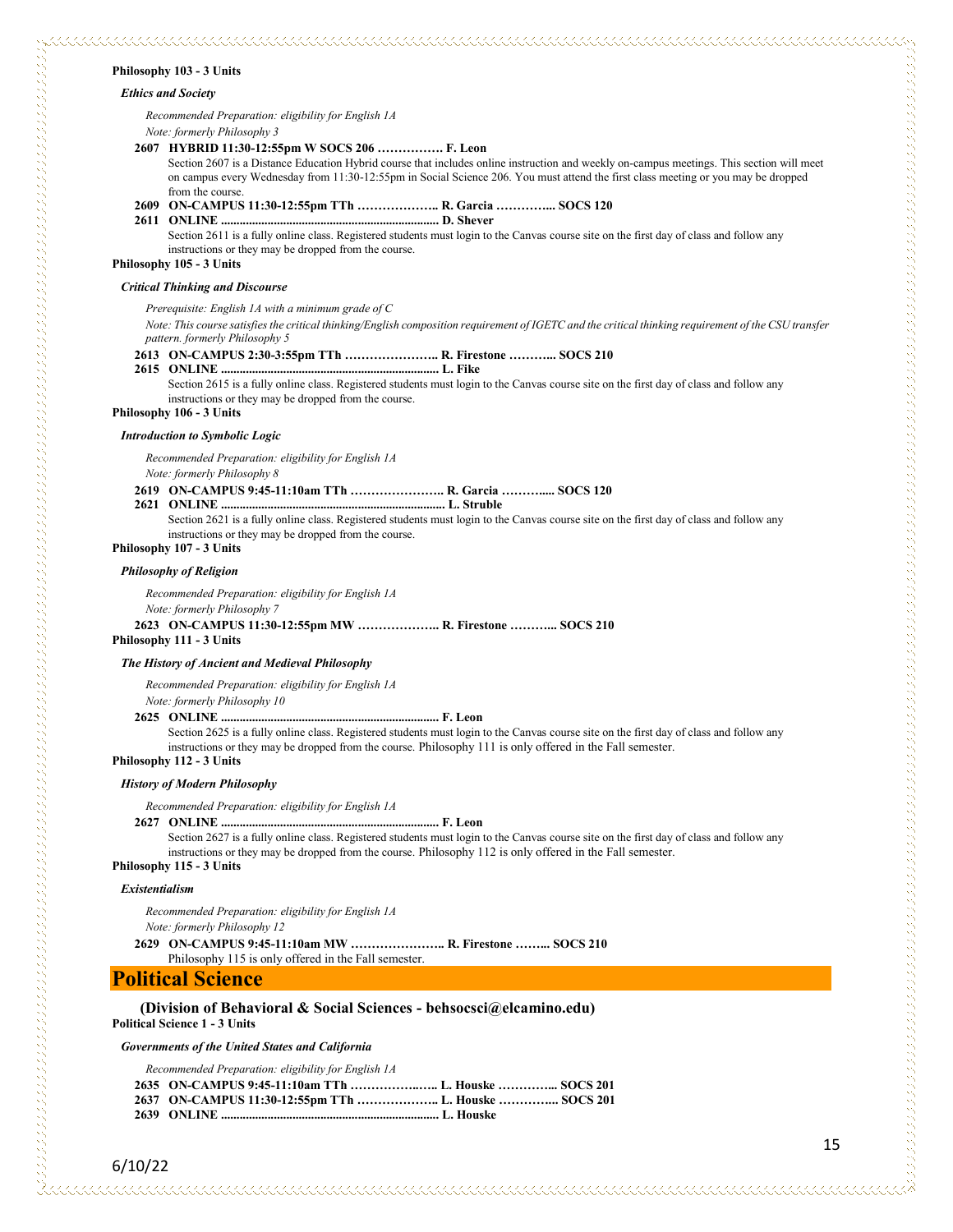Section 2639 is a fully online class. Registered students must login to the Canvas course site on the first day of class and follow any instructions or they may be dropped from the course.

| Section 2641 is a fully online class. Registered students must login to the Canvas course site on the first day of class and follow any                                                         |
|-------------------------------------------------------------------------------------------------------------------------------------------------------------------------------------------------|
| instructions or they may be dropped from the course.                                                                                                                                            |
|                                                                                                                                                                                                 |
| Section 2643 is a fully online class. Registered students must login to the Canvas course site on the first day of class and follow any                                                         |
| instructions or they may be dropped from the course.                                                                                                                                            |
| 2645 ON-CAMPUS 9:45-11:10am TTh  E. Munoz SOCS 212                                                                                                                                              |
| This section is designated for students who are part of the First Year Experience Program.                                                                                                      |
| 2647 ON-CAMPUS 11:30-12:55pm TTh  E. Munoz SOCS 212                                                                                                                                             |
| Section 2647 is a myPATH course that applies equity-minded and culturally responsive instruction and embeds support services and PASS                                                           |
| Mentors. Section 2647 is open to all students.                                                                                                                                                  |
|                                                                                                                                                                                                 |
| Section 2649 is a fully online class. Registered students must login to the Canvas course site on the first day of class and follow any                                                         |
| instructions or they may be dropped from the course.                                                                                                                                            |
|                                                                                                                                                                                                 |
| Section 2651 is a fully online class. Registered students must login to the Canvas course site on the first day of class and follow any<br>instructions or they may be dropped from the course. |
|                                                                                                                                                                                                 |
| Section 2653 is a fully online class. Registered students must login to the Canvas course site on the first day of class and follow any                                                         |
| instructions or they may be dropped from the course.                                                                                                                                            |
| 2655 HYBRID 8:00-9:25am Th SOCS 205  D. Reed                                                                                                                                                    |
| Section 2655 is a myPATH course that applies equity-minded and culturally responsive instruction and embeds support services and PASS                                                           |
| Mentors. Section 2655 is open to all students. Section 2655 is a Distance Education Hybrid course that includes online instruction and                                                          |
| weekly on-campus meetings. This section will meet on campus every Thursday from 8:00-9:25am in Social Science 205. You must attend                                                              |
| the first class meeting or you may be dropped from the course.                                                                                                                                  |
| 2657 HYBRID 9:45-11:10am W SOCS 205  D. Reed                                                                                                                                                    |
| Section 2657 is a myPATH course that applies equity-minded and culturally responsive instruction and embeds support services and PASS                                                           |
| Mentors. Section 2657 is open to all students. Section 2657 is a Distance Education Hybrid course that includes online instruction and                                                          |
| weekly on-campus meetings. This section will meet on campus every Wednesday from 9:45-11:10am in Social Science 205. You must                                                                   |
| attend the first class meeting or you may be dropped from the course.                                                                                                                           |
|                                                                                                                                                                                                 |
| Section 2659 is a fully online class. Registered students must login to the Canvas course site on the first day of class and follow any                                                         |
| instructions or they may be dropped from the course.<br>2663 ON-CAMPUS 9:45-11:10am MW  J. Casper  SOCS 127                                                                                     |
| This section is designated for students who are part of the First Year Experience Program.                                                                                                      |
| 2665 ON-CAMPUS 11:30-12:55pm TTh  J. Casper  SOCS 127                                                                                                                                           |
| This section is designated for students who are part of the First Year Experience Program.                                                                                                      |
|                                                                                                                                                                                                 |
| Section 2667 is a fully online class. Registered students must login to the Canvas course site on the first day of class and follow any                                                         |
| instructions or they may be dropped from the course.                                                                                                                                            |
|                                                                                                                                                                                                 |
| Section 2671 is a fully online class. Registered students must login to the Canvas course site on the first day of class and follow any                                                         |
| instructions or they may be dropped from the course.                                                                                                                                            |
|                                                                                                                                                                                                 |
| Section 2673 is a fully online class. Registered students must login to the Canvas course site on the first day of class and follow any                                                         |
| instructions or they may be dropped from the course.                                                                                                                                            |
| Section 2677 is a fully online class. Registered students must login to the Canvas course site on the first day of class and follow any                                                         |
| instructions or they may be dropped from the course.                                                                                                                                            |
| 2679 ON-CAMPUS 9:45-11:10am MW  A. Cranon-Charles  SOCS 202                                                                                                                                     |
| This section is designated for students who are part of the Umoja-Project Success Program.                                                                                                      |
|                                                                                                                                                                                                 |
| Section 2683 is a fully online class. Registered students must login to the Canvas course site on the first day of class and follow any                                                         |
| instructions or they may be dropped from the course. Section 2683 meets for 8 weeks from: October 22 to December 16, 2022.                                                                      |
|                                                                                                                                                                                                 |
|                                                                                                                                                                                                 |
| Section 2689 is a fully online class. Registered students must login to the Canvas course site on the first day of class and follow any                                                         |
| instructions or they may be dropped from the course. Section 2689 meets for 8 weeks from: October 22 to December 16, 2022.                                                                      |
| 2691 HYBRID 1:15-2:40pm W SOCS 120  T. Klein<br>Section 2691 is a Distance Education Hybrid course that includes online instruction and weekly on-campus meetings. This section will meet       |
| on campus every Wednesday from 1:15-2:40pm in Social Science 120. You must attend the first class meeting or you may be dropped from                                                            |
| the course.                                                                                                                                                                                     |
|                                                                                                                                                                                                 |
| Section 2695 is a fully online class. Registered students must login to the Canvas course site on the first day of class and follow any                                                         |
| instructions or they may be dropped from the course.                                                                                                                                            |
| 2697 HYBRID 8:00-9:25am M SOCS 120  S. Gonzales                                                                                                                                                 |
| Section 2697 is a Distance Education Hybrid course that includes online instruction and weekly on-campus meetings. This section will meet                                                       |
| on campus every Monday from 8:00-9:25am in Social Science 120. You must attend the first class meeting or you may be dropped from the                                                           |
| course.                                                                                                                                                                                         |
|                                                                                                                                                                                                 |
|                                                                                                                                                                                                 |

Section 4151 is designed for Junipero Serra High School students.

 $\omega$  , and the component construction of the component construction of the component construction of the component construction of the component construction of the component construction of the component construction of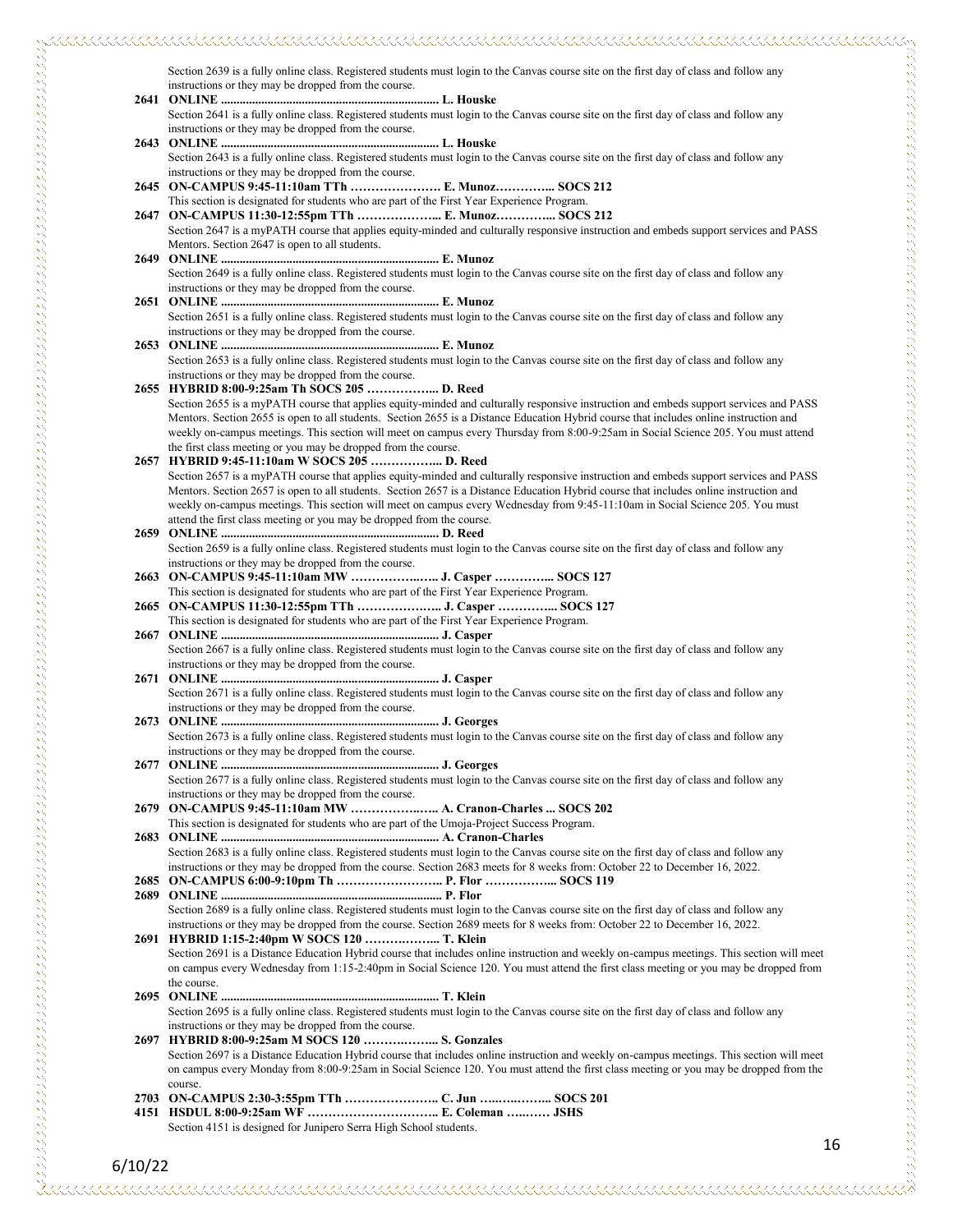#### **4153 HSDUL LIVE ONLINE (MW 3:00-4:25pm) …...... E. Coleman**

Section 4153 is designed for Da Vinci Schools students. Section 4153 is a live online class that includes required Zoom meetings every MW 3:00-4:25pm. Students must login to the Canvas site on the first day of class and follow any instructions or they may be dropped from the class.

### **Political Science 1H - 3 Units**

#### *Honors Governments of the United States and California*

*Recommended Preparation: eligibility for English 1A*

*Note: Students may take either Political Science 1 or Political Science 1H. Duplicate credit will not be awarded.* 

#### **2713 ONLINE ...................................................................... E. Munoz**

Section 2713 is designed for students in the Honors Transfer Program. Section 2713 is a fully online class. Registered students must login to the Canvas course site on the first day of class and follow any instructions or they may be dropped from the course.

#### **Political Science 2 - 3 Units**

#### *Introduction to Comparative Politics*

*Recommended Preparation: Political Science 1; eligibility for English 1A*

**2715 ON-CAMPUS 9:45-11:10am TTh ………………….. J. Casper ………...... SOCS 127 2717 ON-CAMPUS 11:30-12:55pm MW ……………..….. J. Casper ………….. SOCS 127**

#### **Political Science 3 - 3 Units**

#### *Introduction to Principles and Methods of Political Science*

*Recommended Preparation: eligibility for English 1A*

#### **2719 ONLINE ....................................................................... L. Houske**

Section 2719 is a fully online class. Registered students must login to the Canvas course site on the first day of class and follow any instructions or they may be dropped from the course. Political Science 3 is only offered in the Fall semester.

#### **Political Science 5 - 3 Units**

#### *Ethnicity in the American Political Process*

*Recommended Preparation: Eligibility for English 1A*

#### **2721 ONLINE ...................................................................... V. Chaney**

Section 2721 is a fully online class. Registered students must login to the Canvas course site on the first day of class and follow any instructions or they may be dropped from the course.

#### **Political Science 7 - 3 Units**

#### *Political Philosophy*

*Recommended Preparation: eligibility for English 1A*

*Note: Political Science 7 is the same course as Philosophy 117.*

#### **2723 HYBRID 9:45-11:10am Th SOCS 205 ……………... D. Reed**

Section 2723 is a Distance Education Hybrid course that includes online instruction and weekly on-campus meetings. This section will meet on campus every Thursday from 9:45-11:10am in Social Science 205. You must attend the first class meeting or you may be dropped from the course.

#### **2725 ONLINE ...................................................................... D. Reed**

Section 2725 is a fully online class. Registered students must login to the Canvas course site on the first day of class and follow any instructions or they may be dropped from the course.

#### **Political Science 10 - 3 Units**

#### *Introduction to International Relations*

*20Recommended Preparation: Political Science 1; eligibility for English 1A*

**2729 ONLINE ...................................................................... V. Chaney**

Section 2729 is a fully online class. Registered students must login to the Canvas course site on the first day of class and follow any instructions or they may be dropped from the course.

**2731 ONLINE ...................................................................... K. Striepe**

Section 2731 is a fully online class. Registered students must login to the Canvas course site on the first day of class and follow any instructions or they may be dropped from the course.

#### **Political Science 10H - 3 Units**

#### *Honors Introduction to International Relations*

*Recommended Preparation: Political Science 1; eligibility for English 1A*

*Note: Students may take either Political Science 10 or Political Science 10H. Duplicate credit will not be awarded.*

**2733 ONLINE ...................................................................... K. Striepe**

Section 2733 is designed for students in the Honors Transfer Program. Section 2733 is a fully online class. Registered students must login to the Canvas course site on the first day of class and follow any instructions or they may be dropped from the course.

## **Psychology**

## **(Division of Behavioral & Social Sciences - behsocsci@elcamino.edu)**

**Psychology 101 - 3 Units**

#### *General Psychology*

*Recommended Preparation: English 1 or eligibility for English 1A or qualification by appropriate assessment Note: Formerly Psychology 5*

**2737 ONLINE ...................................................................... A. Simon**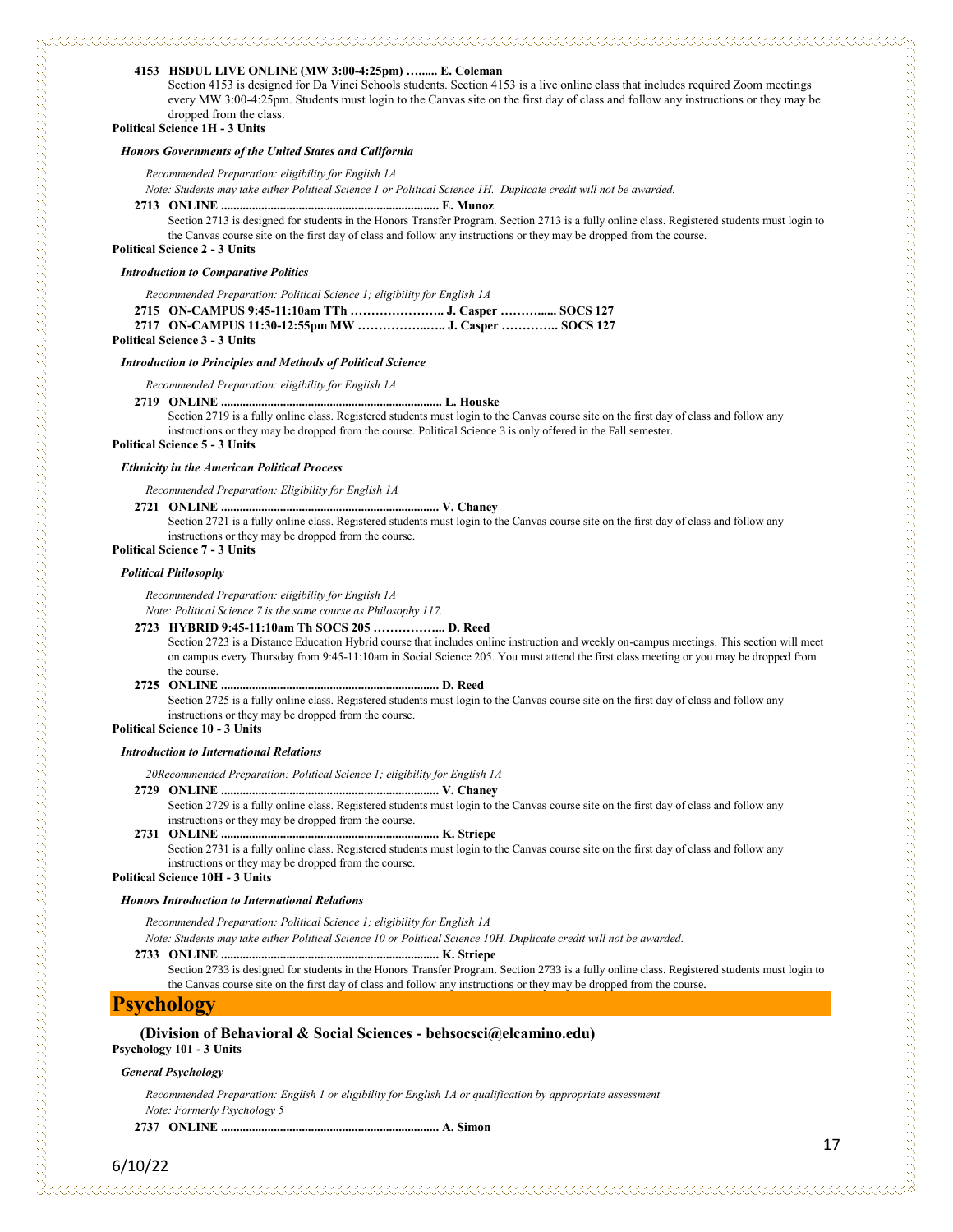| Section 2739 is a fully online class. Registered students must login to the Canvas course site on the first day of class and follow any       |
|-----------------------------------------------------------------------------------------------------------------------------------------------|
| instructions or they may be dropped from the course.                                                                                          |
|                                                                                                                                               |
| Section 2741 is a fully online class. Registered students must login to the Canvas course site on the first day of class and follow any       |
| instructions or they may be dropped from the course.                                                                                          |
| 2747 ON-CAMPUS 8:00-9:25am MW  M. Wynne  ARTB 344                                                                                             |
| 2751 ON-CAMPUS 8:00-9:25am TTh  M. Wynne  ARTB 344                                                                                            |
| 2753 ON-CAMPUS 11:30-12:55pm TTh  M. Wynne  ARTB 344                                                                                          |
| 2755 ON-CAMPUS 1:15-2:40pm MW  M. Wynne  ARTB 344                                                                                             |
| 2759 ON-CAMPUS 8:00-9:25am MW  J. Farias ARTB 348                                                                                             |
| 2761 ON-CAMPUS 1:15-4:25pm M  J. Farias ARTB 348                                                                                              |
|                                                                                                                                               |
|                                                                                                                                               |
| Section 2765 is a myPATH course that applies equity-minded and culturally responsive instruction and embeds support services and PASS         |
| Mentors. Section 2765 is open to all students. Section 2765 is a fully online class. Registered students must login to the Canvas course site |
| on the first day of class and follow any instructions or they may be dropped from the course.                                                 |
|                                                                                                                                               |
| Section 2767 is a myPATH course that applies equity-minded and culturally responsive instruction and embeds support services and PASS         |
| Mentors. Section 2767 is open to all students. Section 2767 is a fully online class. Registered students must login to the Canvas course site |
| on the first day of class and follow any instructions or they may be dropped from the course.                                                 |
| 2773 ON-CAMPUS 8:00-9:25am MW  Y. Chu  SOCS 203                                                                                               |
| Section 2773 is linked with Human Development 110, Section 2537 through myPATH with an LGBTQIA+ and allies theme. It applies                  |
| equity-minded and culturally responsive instruction and embeds support services and PASS Mentors. Mandatory enrollment in both sections       |
| is required. Sections are open to all students.                                                                                               |
|                                                                                                                                               |
| This section is designated for students who are part of the First Year Experience Program. Section 2775 is a fully online class. Registered   |
| students must login to the Canvas course site on the first day of class and follow any instructions or they may be dropped from the course.   |
|                                                                                                                                               |
| This section is designated for students who are part of the First Year Experience Program. Section 2777 is a fully online class. Registered   |
| students must login to the Canvas course site on the first day of class and follow any instructions or they may be dropped from the course.   |
|                                                                                                                                               |
| Section 2779 is a fully online class. Registered students must login to the Canvas course site on the first day of class and follow any       |
| instructions or they may be dropped from the course.                                                                                          |
|                                                                                                                                               |
| Section 2783 is a fully online class. Registered students must login to the Canvas course site on the first day of class and follow any       |
| instructions or they may be dropped from the course.                                                                                          |
|                                                                                                                                               |
| Section 2785 is a fully online class. Registered students must login to the Canvas course site on the first day of class and follow any       |
| instructions or they may be dropped from the course.                                                                                          |
|                                                                                                                                               |
| Section 2787 is a fully online class. Registered students must login to the Canvas course site on the first day of class and follow any       |
|                                                                                                                                               |
| instructions or they may be dropped from the course.                                                                                          |
| Section 2789 is a fully online class. Registered students must login to the Canvas course site on the first day of class and follow any       |
|                                                                                                                                               |
| instructions or they may be dropped from the course.                                                                                          |
|                                                                                                                                               |
| Section 2791 is a fully online class. Registered students must login to the Canvas course site on the first day of class and follow any       |
| instructions or they may be dropped from the course.                                                                                          |
|                                                                                                                                               |
| Section 2793 is a fully online class. Registered students must login to the Canvas course site on the first day of class and follow any       |
| instructions or they may be dropped from the course.                                                                                          |
|                                                                                                                                               |
| Section 2797 is a fully online class. Registered students must login to the Canvas course site on the first day of class and follow any       |
| instructions or they may be dropped from the course.                                                                                          |
|                                                                                                                                               |
| Section 2799 is a fully online class. Registered students must login to the Canvas course site on the first day of class and follow any       |
| instructions or they may be dropped from the course.                                                                                          |
| 4183 HSDUL 3:30-4:55pm MW  R. Montes LEUZ                                                                                                     |
| Section 4183 is designed for Leuzinger High School students.                                                                                  |
| Psychology101H - 3 Units                                                                                                                      |
|                                                                                                                                               |

## *Honors General Psychology*

*Recommended Preparation: English 1 or eligibility for English 1A or qualification by appropriate assessment Note: Students may take either Psychology 101H or Psychology 101. Duplicate credit will not be awarded. Note: formerly Psychology 5H*

## **2801 HYBRID 11:30-12:55pm M ARTB 307 …….……... A. Himsel**

Section 2801 is designed for students in the Honors Transfer Program. Section 2801 is a Distance Education Hybrid course that includes online instruction and weekly on-campus meetings. This section will meet on campus every Monday from 11:30-12:55pm in Art & Behavioral Science 307. You must attend the first class meeting or you may be dropped from the course.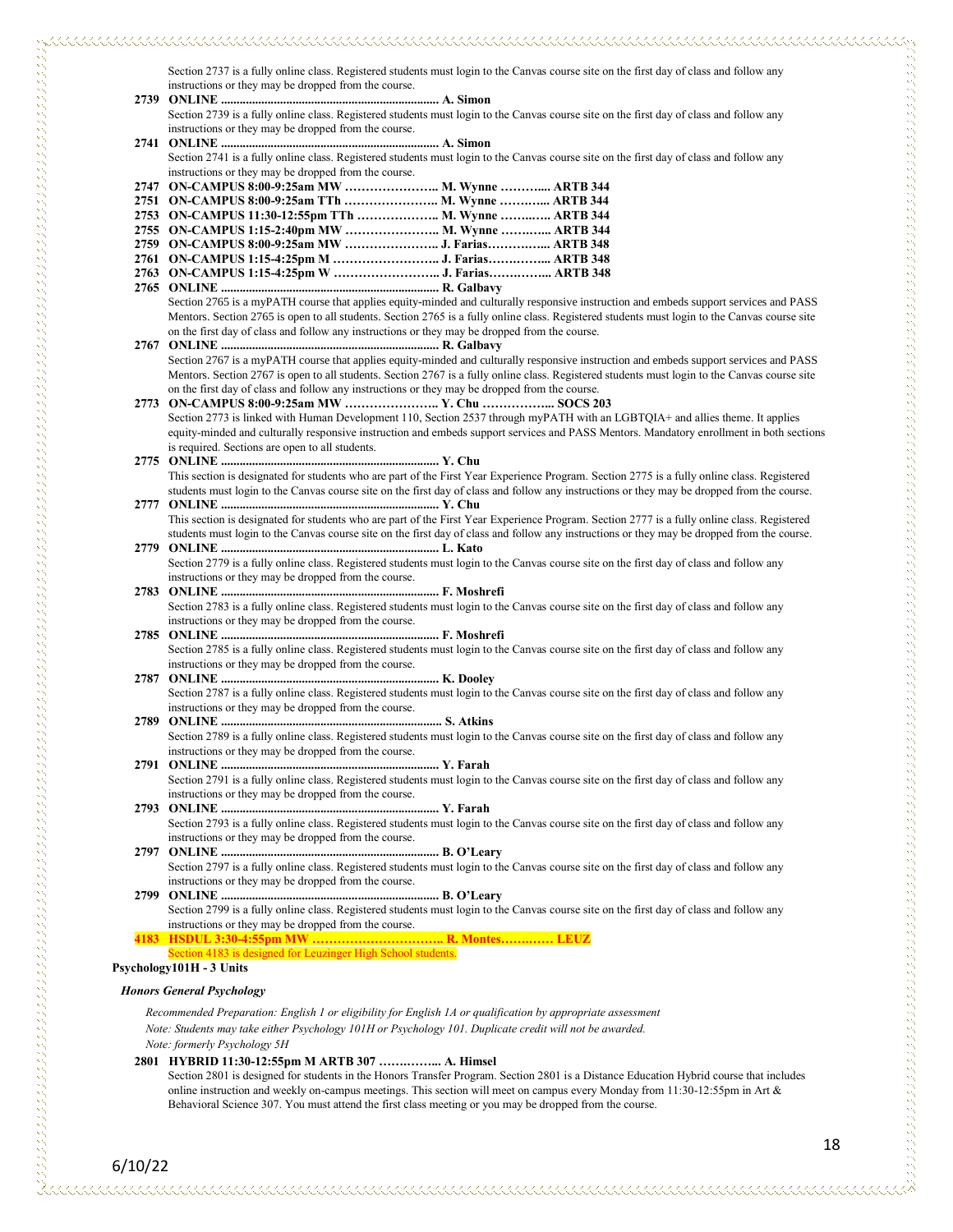#### **Psychology 102 - 3 Units**

#### *Psychology for Effective Living*

*Recommended Preparation: English 1 or eligibility for English 1A or qualification by appropriate assessment Note: formerly Psychology 2*

- **2803 ON-CAMPUS 9:45-11:10am MW ………….…..….. J. Farias …………... ARTB 348 2805 ON-CAMPUS 11:30-12:55pm TTh ………………... J. Farias …………... ARTB 348**
- **2807 ONLINE ....................................................................... L. Kato**

Section 2807 is a fully online class. Registered students must login to the Canvas course site on the first day of class and follow any instructions or they may be dropped from the course.

#### **Psychology 103 - 3 Units**

## *Critical Thinking and Psychology*

*Prerequisite: English 1A or English 1AH with a minimum grade of C*

*Note: This course satisfies the critical thinking/English composition requirement of IGETC and the critical thinking requirement of the CSU transfer pattern.*

*Note: formerly Psychology 3*

#### **2809 ON-CAMPUS 9:45-11:10am TTh ………………….. M. Abdelhamid ….. SOCS 122**

**2815 ONLINE ........................................................................ S. Foley**

Section 2815 is a fully online class. Registered students must login to the Canvas course site on the first day of class and follow any instructions or they may be dropped from the course.

- **2817 ONLINE ........................................................................ S. Foley** Section 2817 is a fully online class. Registered students must login to the Canvas course site on the first day of class and follow any instructions or they may be dropped from the course.
- **2819 ONLINE ........................................................................ J. Huft** Section 2819 is a fully online class. Registered students must login to the Canvas course site on the first day of class and follow any instructions or they may be dropped from the course.
- **2821 ONLINE ........................................................................ J. Huft** Section 2821 is a fully online class. Registered students must login to the Canvas course site on the first day of class and follow any instructions or they may be dropped from the course.
- **2825 HYBRID 11:30-12:55pm T SOCS 205 ……………... M. Stelter** Section 2825 is a Distance Education Hybrid course that includes online instruction and weekly on-campus meetings. This section will meet on campus every Tuesday from 11:30-12:55pm in Social Science 205. You must attend the first class meeting or you may be dropped from the course.

#### **Psychology 103H - 3 Units**

#### *Honors Critical Thinking and Psychology*

*Prerequisite: English 1A or English 1AH with a minimum grade of C*

*Note: Students may take either Psychology 103H or Psychology 103. Duplicate credit will not be awarded.*

*Note: formerly Psychology 3H*

## **2827 HYBRID 9:45-11:10am T ARTB 307 ……………... A. Himsel**

Section 2827 is designed for students in the Honors Transfer Program. Section 2827 is a Distance Education Hybrid course that includes online instruction and weekly on-campus meetings. This section will meet on campus every Tuesday from 9:45-11:10am in Art & Behavioral Science 307. You must attend the first class meeting or you may be dropped from the course.

## **Psychology 107 - 3 Units**

#### *Physiological Psychology*

*Prerequisite: Psychology 101 or Psychology 101H with a minimum grade of C Note: formerly Psychology 7*

**2833 HYBRID 11:30-12:55pm T SOCS 122 ……………... E. Galvan**

Section 2833 is a Distance Education Hybrid course that includes online instruction and weekly on-campus meetings. This section will meet on campus every Tuesday from 11:30-12:55pm in Social Science 122. You must attend the first class meeting or you may be dropped from the course.

**2835 ONLINE ....................................................................... K. Nguyen**

Section 2835 is a fully online class. Registered students must login to the Canvas course site on the first day of class and follow any instructions or they may be dropped from the course.

## **2837 ONLINE ....................................................................... K. Nguyen**

Section 2837 is a fully online class. Registered students must login to the Canvas course site on the first day of class and follow any instructions or they may be dropped from the course. **Psychology 108 - 3 Units**

## *Social Psychology*

6/10/22

| Prerequisite: Psychology 101 or Psychology 101H with a minimum grade of C in prerequisite                   |  |
|-------------------------------------------------------------------------------------------------------------|--|
| Recommended Preparation: English 1 or eligibility for English 1A or qualification by appropriate assessment |  |
| Note: formerly Psychology 8                                                                                 |  |
| 2839 ON-CAMPUS 11:30-12:55pm MW  A. Simon  SOCS 123                                                         |  |
|                                                                                                             |  |
| Psychology 109A - 4 Units                                                                                   |  |

#### *Introduction to Statistics and Data Analysis for the Behavioral Sciences*

*Prerequisite: Psychology 101 or Psychology 101H or Sociology 101 or Sociology 101H and Mathematics 73 or Mathematics 80 with a minimum*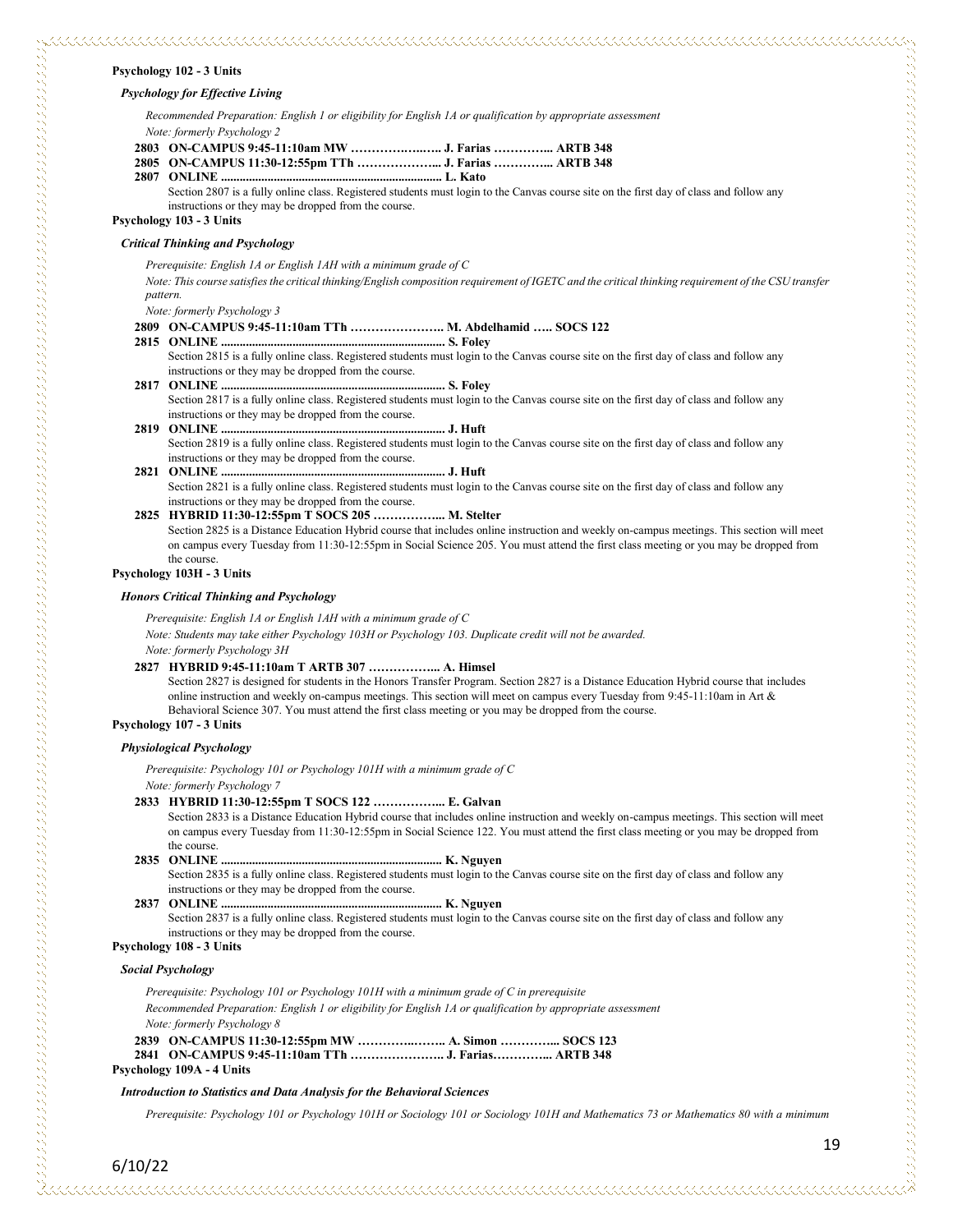*Note: formerly Psychology 9A.*

### **2845 ONLINE ...................................................................... M. Abdelhamid**

Section 2845 is a fully online class. Registered students must login to the Canvas course site on the first day of class and follow any instructions or they may be dropped from the course.

**2849 ONLINE ...................................................................... E. Galvan** Section 2849 is a fully online class. Registered students must login to the Canvas course site on the first day of class and follow any instructions or they may be dropped from the course.

## **2851 HYBRID 9:45-11:10am T MBAH 308 …………...... S. Atkins**

Section 2851 is a Distance Education Hybrid course that includes online instruction and weekly on-campus meetings. This section will meet on campus for Lab every Tuesday from 9:45-11:10am in Math Business Allied Health Building 308. You must attend the first class meeting or you may be dropped from the course.

**Psychology 109B - 4 Units**

#### *Research Methods in the Behavioral Sciences*

*Prerequisite: Psychology 109A or Sociology 109A or Mathematics 150 or Mathematics 150H with a minimum grade of C in prerequisite Note: Psychology 109B is the same course as Sociology 109B*

## *Note: formerly Psychology 9B*

**2855 ONLINE ...................................................................... Y. Chu**

- Section 2855 is a fully online class. Registered students must login to the Canvas course site on the first day of class and follow any
- instructions or they may be dropped from the course. **2857 HYBRID 9:45-11:10am W MBAH 206 ……….…... R. Montes**

Section 2857 is a Distance Education Hybrid course that includes online instruction and weekly on-campus meetings. This section will meet on campus for Lab every Wednesday from 9:45-11:10am in Math Business Allied Health Building 206. You must attend the first class

meeting or you may be dropped from the course.

#### **2859 ONLINE ...................................................................... K. Dooley**

Section 2859 is a fully online class. Registered students must login to the Canvas course site on the first day of class and follow any instructions or they may be dropped from the course.

**2863 ONLINE ...................................................................... S. Huemer**

Section 2863 is a fully online class. Registered students must login to the Canvas course site on the first day of class and follow any instructions or they may be dropped from the course.

#### **2865 HYBRID 8:00-11:10am F MBAH 106 …………...... L. Rodriguez-Cintron**

Section 2865 is a Distance Education Hybrid course that includes online instruction and weekly on-campus meetings. This section will meet on campus for Lab every Friday from 8:00-11:10am in Math Business Allied Health Building 106. You must attend the first class meeting or you may be dropped from the course.

#### **Psychology 110 - 3 Units**

#### *African American Psychology*

*Recommended Preparation: English 1 or eligibility for English 1A or qualification by appropriate assessment Note: formerly Psychology 10*

**2867 ON-CAMPUS 11:30-12:55pm MW ……………….. M. Wynne ….……... ARTB 344**

**Psychology 112 - 3 Units**

#### *Human Sexuality*

*Prerequisite: Psychology 101 or Psychology 101H with a minimum grade of C*

*Recommended Preparation: English 1 or eligibility for English 1A or qualification by appropriate assessment*

*Note: formerly Psychology 12*

## **2869 HYBRID 9:45-11:10am T SOCS 205 ……………... M. Stelter**

Section 2869 is a Distance Education Hybrid course that includes online instruction and weekly on-campus meetings. This section will meet on campus every Tuesday from 9:45-11:10am in Social Science 205. You must attend the first class meeting or you may be dropped from the course.

#### **2871 ONLINE ...................................................................... M. Stelter**

Section 2871 is a fully online class. Registered students must login to the Canvas course site on the first day of class and follow any instructions or they may be dropped from the course.

## **Psychology 115 - 3 Units**

6/10/22

## *Abnormal Psychology*

- *Prerequisite: Psychology 101 or Psychology 101H with a minimum grade of C Recommended Preparation: English 1 or eligibility for English 1A or qualification by appropriate assessment Note: formerly Psychology 15* **2875 ON-CAMPUS 9:45-11:10am TTh ………………….. R. Galbavy ………... SOCS 207**
- **2877 ONLINE ........................................................................ R. Galbavy** Section 2877 is a fully online class. Registered students must login to the Canvas course site on the first day of class and follow any
- instructions or they may be dropped from the course. **2879 ONLINE ........................................................................ R. Galbavy**

Section 2879 is a fully online class. Registered students must login to the Canvas course site on the first day of class and follow any instructions or they may be dropped from the course.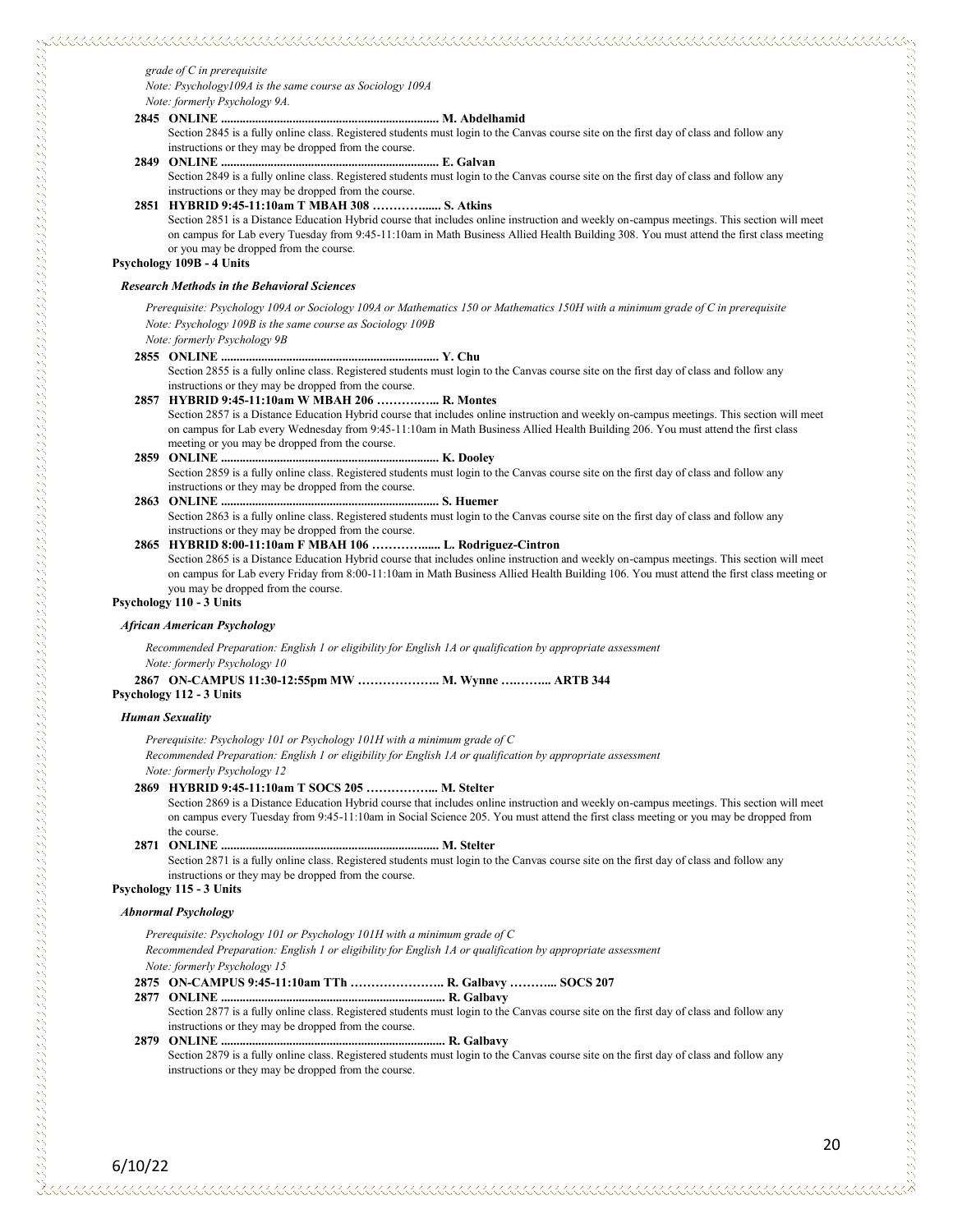#### **Psychology 116 - 3 Units**

#### *Lifespan Development*

*Prerequisite: Psychology 101 or Psychology 101H with a minimum grade of C Recommended Preparation: English 1 or eligibility for English 1A or qualification by appropriate assessment Note: formerly Psychology 16*

**2881 ONLINE ...................................................................... A. Himsel** Section 2881 is a fully online class. Registered students must login to the Canvas course site on the first day of class and follow any instructions or they may be dropped from the course. **2883 ONLINE ...................................................................... A. Himsel**

- Section 2883 is a fully online class. Registered students must login to the Canvas course site on the first day of class and follow any instructions or they may be dropped from the course.
- **2885 ONLINE ...................................................................... A. Himsel** Section 2885 is a fully online class. Registered students must login to the Canvas course site on the first day of class and follow any instructions or they may be dropped from the course.
- **2887 HYBRID 9:45-11:10am F ARTB 350 ……………... B. Conn** Section 2887 is a Distance Education Hybrid course that includes online instruction and weekly on-campus meetings. This section will meet on campus every Friday from 9:45-11:10am in Art & Behavioral Science 350. You must attend the first class meeting or you may be dropped from the course.
- **2889 ONLINE ...................................................................... B. Conn** Section 2889 is a fully online class. Registered students must login to the Canvas course site on the first day of class and follow any instructions or they may be dropped from the course.
- **2893 ONLINE ...................................................................... M. Huff** Section 2893 is a fully online class. Registered students must login to the Canvas course site on the first day of class and follow any instructions or they may be dropped from the course. Section 2893 meets for 8 weeks from: August 27 to October 21, 2022.
- **2895 ONLINE ...................................................................... M. Huff** Section 2895 is a fully online class. Registered students must login to the Canvas course site on the first day of class and follow any
	- instructions or they may be dropped from the course. Section 2895 meets for 8 weeks from: October 22 to December 16, 2022.

#### **Psychology 117 - 3 Units**

#### *Cultural Psychology*

*Recommended Preparation: Psychology 101 or Psychology 101H; English 1 or eligibility for English 1A or qualification by appropriate assessment Note: formerly Psychology 19*

**2897 ONLINE ...................................................................... Y. Chu**

Section 2897 is a fully online class. Registered students must login to the Canvas course site on the first day of class and follow any instructions or they may be dropped from the course.

#### **Psychology 119 - 3 Units**

#### *LGBTQ+ Psychology*

*Recommended Preparation: Psychology 101 or Psychology 101H; English 1 or eligibility for English 1A or qualification by appropriate assessment Note: formerly Psychology 19*

#### **2899 HYBRID 11:30-12:55pm T SOCS 123 ……………... A. Simon**

Section 2899 is a Distance Education Hybrid course that includes online instruction and weekly on-campus meetings. This section will meet on campus every Tuesday from 11:30-12:55pm Social Science 123. You must attend the first class meeting or you may be dropped from the course. Psychology 119 is only offered in the Fall semester.

#### **Social Science**

#### **(Division of Behavioral & Social Sciences - behsocsci@elcamino.edu)**

**Social Science 101 - 3 Units**

#### *Introduction to Social Sciences*

*Recommended Preparation: eligibility for English 1A*

#### **2903 ONLINE ...................................................................... F. Leon**

Section 2903 is a myPATH course that applies equity-minded and culturally responsive instruction and embeds support services and PASS Mentors. Section 2903 is open to all students. Section 2903 is a fully online class. Registered students must login to the Canvas course site on the first day of class and follow any instructions or they may be dropped from the course.

```
2905 ONLINE ...................................................................... O. Teal
```
Section 2905 is a myPATH course that applies equity-minded and culturally responsive instruction and embeds support services and PASS Mentors. Section 2905 is linked with English 1A, Section 6364. Mandatory enrollment in both sections is required. Section 2905 is a fully online class. Registered students must login to the Canvas course site on the first day of class and follow any instructions or they may be dropped from the course.

#### **2907 ONLINE ....................................................................... S. Uribe**

Section 2907 is a myPATH course that applies equity-minded and culturally responsive instruction and embeds support services and PASS Mentors. Section 2907 is open to all students. Section 2907 is a fully online class. Registered students must login to the Canvas course site on the first day of class and follow any instructions or they may be dropped from the course.

**2911 ON-CAMPUS 9:45-11:10am TTh ………………….. J. Rodriguez ……... SOCS 206**

**Social Science 103 - 3 Units**

#### *Introduction to Social Justice Studies*

*Recommended Preparation: eligibility for English 1A*

**2915 ON-CAMPUS 9:45-11:10am MW ………………….. O. Gonzalez ….…... SOCS 123**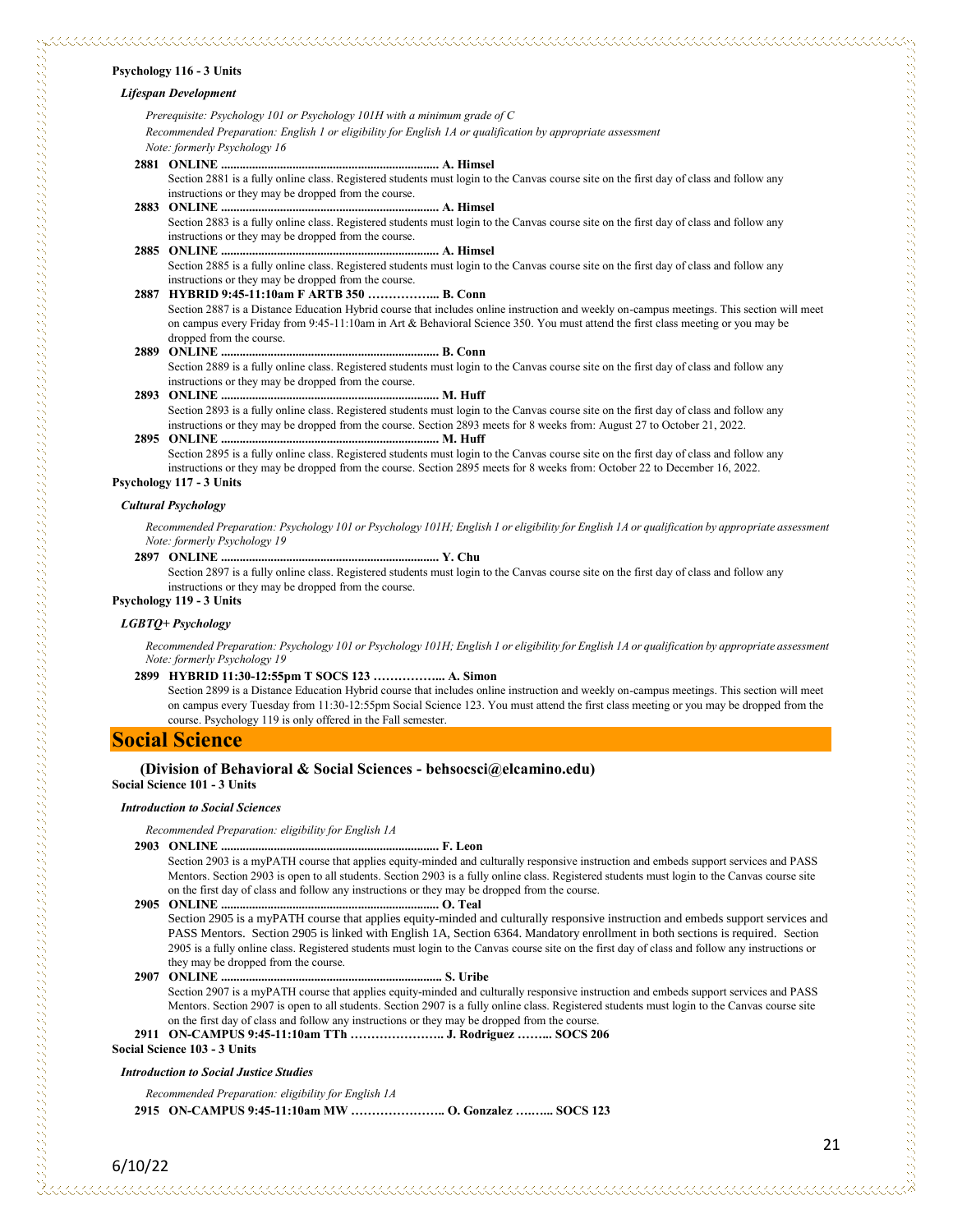## **Sociology**

#### **(Division of Behavioral & Social Sciences - behsocsci@elcamino.edu) Sociology 101 - 3 Units**

## *Introduction to Sociology*

## *Prerequisite: eligibility for English 1A*

#### **2917 HYBRID 11:30-12:55pm W ARTB 317 ……………... S. Allen** This section is designated for students who are part of the First Year Experience Program. Section 2917 is a Distance Education Hybrid

course that includes online instruction and weekly on-campus meetings. This section will meet on campus every Wednesday from 11:30- 12:55pm in Art & Behavioral Science 317. You must attend the first class meeting or you may be dropped from the course.

#### **2919 ONLINE ....................................................................... S. Allen** Section 2919 is a myPATH course that applies equity-minded and culturally responsive instruction and embeds support services and PASS Mentors. Section 2919 is open to all students. Section 2919 is a fully online class. Registered students must login to the Canvas course site on the first day of class and follow any instructions or they may be dropped from the course.

#### **2921 ONLINE ....................................................................... S. Allen** Section 2921 is a myPATH course that applies equity-minded and culturally responsive instruction and embeds support services and PASS Mentors. Section 2921 is open to all students. Section 2921 is a fully online class. Registered students must login to the Canvas course site on the first day of class and follow any instructions or they may be dropped from the course.

#### **2923 ONLINE ....................................................................... S. Allen** Section 2923 is a myPATH course that applies equity-minded and culturally responsive instruction and embeds support services and PASS Mentors. Section 2923 is open to all students. Section 2923 is a fully online class. Registered students must login to the Canvas course site on the first day of class and follow any instructions or they may be dropped from the course.

## **2925 HYBRID 8:00-9:25am T ARTB 317 ……………….. M. Fujiwara**

Section 2925 is a Distance Education Hybrid course that includes online instruction and weekly on-campus meetings. This section will meet on campus every Tuesday from 8:00-9:25am Art & Behavioral Science 317. You must attend the first class meeting or you may be dropped from the course

## **2927 HYBRID 8:00-9:25am W ARTB 317 ……………….. M. Fujiwara**

Section 2927 is a Distance Education Hybrid course that includes online instruction and weekly on-campus meetings. This section will meet on campus every Wednesday from 8:00-9:25am Art & Behavioral Science 317. You must attend the first class meeting or you may be dropped from the course.

#### **2929 ONLINE ........................................................................ M. Fujiwara**

Section 2929 is a myPATH course that applies equity-minded and culturally responsive instruction and embeds support services and PASS Mentors. Section 2929 is open to all students. Section 2929 is a fully online class. Registered students must login to the Canvas course site on the first day of class and follow any instructions or they may be dropped from the course.

### **2931 ONLINE ....................................................................... M. Fujiwara** Section 2931 is a myPATH course that applies equity-minded and culturally responsive instruction and embeds support services and PASS Mentors. Section 2931 is open to all students. Section 2931 is a fully online class. Registered students must login to the Canvas course site on the first day of class and follow any instructions or they may be dropped from the course.

**2933 ONLINE ........................................................................ K. Wosick** Section 2933 is a fully online class. Registered students must login to the Canvas course site on the first day of class and follow any instructions or they may be dropped from the course.

#### **2935 ONLINE ...................................................................... M. Din** Section 2935 is a fully online class. Registered students must login to the Canvas course site on the first day of class and follow any instructions or they may be dropped from the course. Section 2935 meets for 8 weeks from: August 27 to October 21, 2022.

- **2939 ONLINE ...................................................................... M. Din** Section 2939 is a fully online class. Registered students must login to the Canvas course site on the first day of class and follow any instructions or they may be dropped from the course. Section 2939 meets for 8 weeks from: October 22 to December 16, 2022.
- **2941 ON-CAMPUS 8:00-9:25am MW ………………….. M. Bell-Blossom …... SOCS 211**
- **2943 ONLINE ....................................................................... S. Rodriguez**

This section is designated for students who are part of the First Year Experience Program. Section 2943 is a fully online class. Registered students must login to the Canvas course site on the first day of class and follow any instructions or they may be dropped from the course. **2951 ON-CAMPUS 9:45-11:10am TTh ………………….. S. Eaves ………….…... SOCS 209**

#### **Sociology 101H - 3 Units**

しかい しょうしょう こうしょう こうしょう こうしょう こうしょう こうしょう こうしょう こうしょう こうしょう こうしょう こうしょう こうしょう こうしょう こうしょう こうしょう こうしょう こうしょう こうしょう

#### *Honors Introduction to Sociology*

*Recommended Preparation: eligibility for English 1A*

*Note: Students may take either Sociology 101 or Sociology 101H. Duplicate credit will not be awarded.*

#### **2957 ONLINE ...................................................................... K. Wosick**

Section 2957 is designed for students in the Honors Transfer Program. Section 2957 is a fully online class. Registered students must login to the Canvas course site on the first day of class and follow any instructions or they may be dropped from the course.

## **Sociology 102 - 3 Units** *Families and Intimate Relationships*

*Recommended Preparation: Sociology 101; eligibility for English 1A*

#### **2961 HYBRID 9:45-11:10am M SOCS 207 ……………... K. Stone**

Section 2961 is a Distance Education Hybrid course that includes online instruction and weekly on-campus meetings. This section will meet on campus every Monday from 9:45-11:10am Social Science 207. You must attend the first class meeting or you may be dropped from the course.

#### **2963 ONLINE ...................................................................... K. Stone**

Section 2963 is a fully online class. Registered students must login to the Canvas course site on the first day of class and follow any instructions or they may be dropped from the course.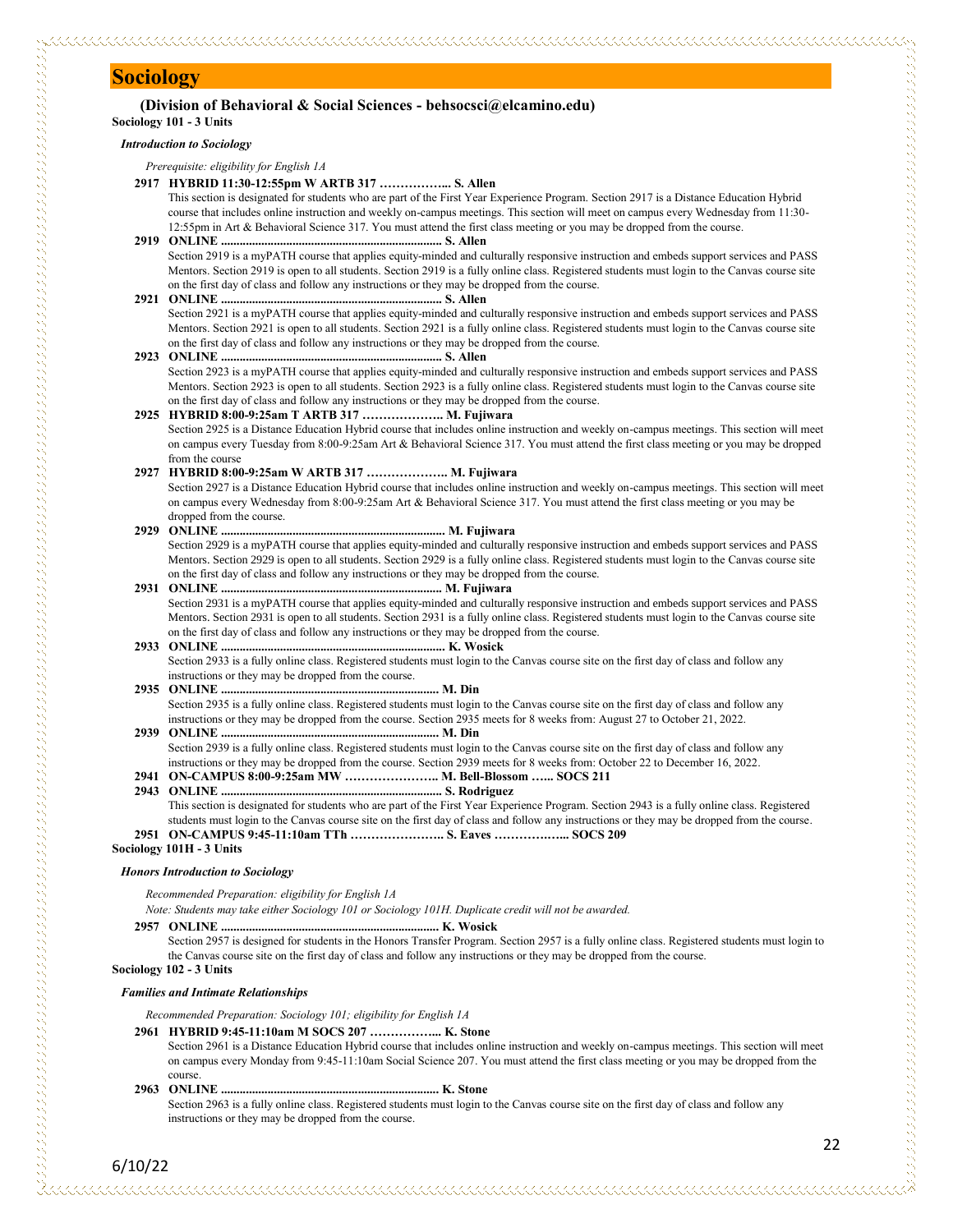#### **2965 ONLINE ...................................................................... J. Thing**

# 

Section 2965 is a fully online class. Registered students must login to the Canvas course site on the first day of class and follow any instructions or they may be dropped from the course.

#### *Social Problems 104*

*Recommended Preparation: Sociology 101; eligibility for English 1A*

#### **2967 ONLINE ...................................................................... K. Stone**

Section 2967 is a fully online class. Registered students must login to the Canvas course site on the first day of class and follow any instructions or they may be dropped from the course.

## **2971 ON-CAMPUS 9:45-11:10am MW ………………….. M. Bell-Blossom ..... SOCS 211**

**2973 ONLINE ........................................................................ M. Bell-Blossom**

Section 2973 is a fully online class. Registered students must login to the Canvas course site on the first day of class and follow any instructions or they may be dropped from the course.

**Sociology 107 - 3 Units**

#### *Issues of Race and Ethnicity in the United States*

*Recommended Preparation: Sociology 101; eligibility for English 1A*

#### **2975 ONLINE ...................................................................... M. Fujiwara**

Section 2975 is a myPATH course that applies equity-minded and culturally responsive instruction and embeds support services and PASS Mentors. Section 2975 is open to all students. Section 2975 is a fully online class. Registered students must login to the Canvas course site on the first day of class and follow any instructions or they may be dropped from the course.

#### **2977 ONLINE ...................................................................... M. Fujiwara**

Section 2977 is a myPATH course that applies equity-minded and culturally responsive instruction and embeds support services and PASS Mentors. Section 2977 is open to all students. Section 2977 is a fully online class. Registered students must login to the Canvas course site on the first day of class and follow any instructions or they may be dropped from the course.

#### **Sociology 109A - 4 Units**

#### *Introduction to Statistics and Data Analysis for the Behavioral Sciences*

*Prerequisite: Sociology 101 or Sociology 101H or Psychology 101 or Psychology 101H and Mathematics 73 or 80 with a minimum grade of C in prerequisite*

*Note: Sociology 109A is the same course as Psychology 109A.*

#### **2979 ONLINE ...................................................................... P. Aguilera**

Section 2979 is a fully online class. Registered students must login to the Canvas course site on the first day of class and follow any instructions or they may be dropped from the course.

## **Sociology 112 - 3 Units**

#### *Introduction to Criminology*

*Recommended Preparation: Sociology 101; eligibility for English 1A*

- **2981 ONLINE ...................................................................... P. Aguilera** Section 2981 is a fully online class. Registered students must login to the Canvas course site on the first day of class and follow any instructions or they may be dropped from the course.
- **2983 ONLINE ...................................................................... R. Osterman** Section 2983 is a fully online class. Registered students must login to the Canvas course site on the first day of class and follow any instructions or they may be dropped from the course. Section 2983 meets for 8 weeks from: August 27 to October 21, 2022.
- **2985 ONLINE ...................................................................... R. Osterman** Section 2985 is a fully online class. Registered students must login to the Canvas course site on the first day of class and follow any instructions or they may be dropped from the course. Section 2985 meets for 8 weeks from: October 22 to December 16, 2022.

#### **Sociology 118 - 3 Units**

#### *Sociology of Sexualities*

*Recommended Preparation: Sociology 101; eligibility for English 1A*

**2987 ON-CAMPUS 11:30-12:55pm MW ……………….. K. Wosick …………... SOCS 209** Sociology 118 is only offered in the Fall semester.

## **Women's Studies**

#### **(Division of Behavioral & Social Sciences - behsocsci@elcamino.edu) Women's Studies 1 - 3 Units**

#### *Introduction to Women's Studies*

- *Recommended Preparation: eligibility for English 1A*
- **2989 HYBRID 11:30-12:55pm Th ARTB 317 …………... S. Allen**
	- Section 2989 is a Distance Education Hybrid course that includes online instruction and weekly on-campus meetings. This section will meet on campus every Thursday from 11:30-12:55pm in Art & Behavioral Science 317. You must attend the first class meeting or you may be dropped from the course.
- **2991 ONLINE ...................................................................... A. Baker** Section 2991 is a fully online class. Registered students must login to the Canvas course site on the first day of class and follow any instructions or they may be dropped from the course.
- **2993 ONLINE ...................................................................... A. Baker** Section 2993 is a fully online class. Registered students must login to the Canvas course site on the first day of class and follow any instructions or they may be dropped from the course.
- **2995 ONLINE ...................................................................... K. Rippel**